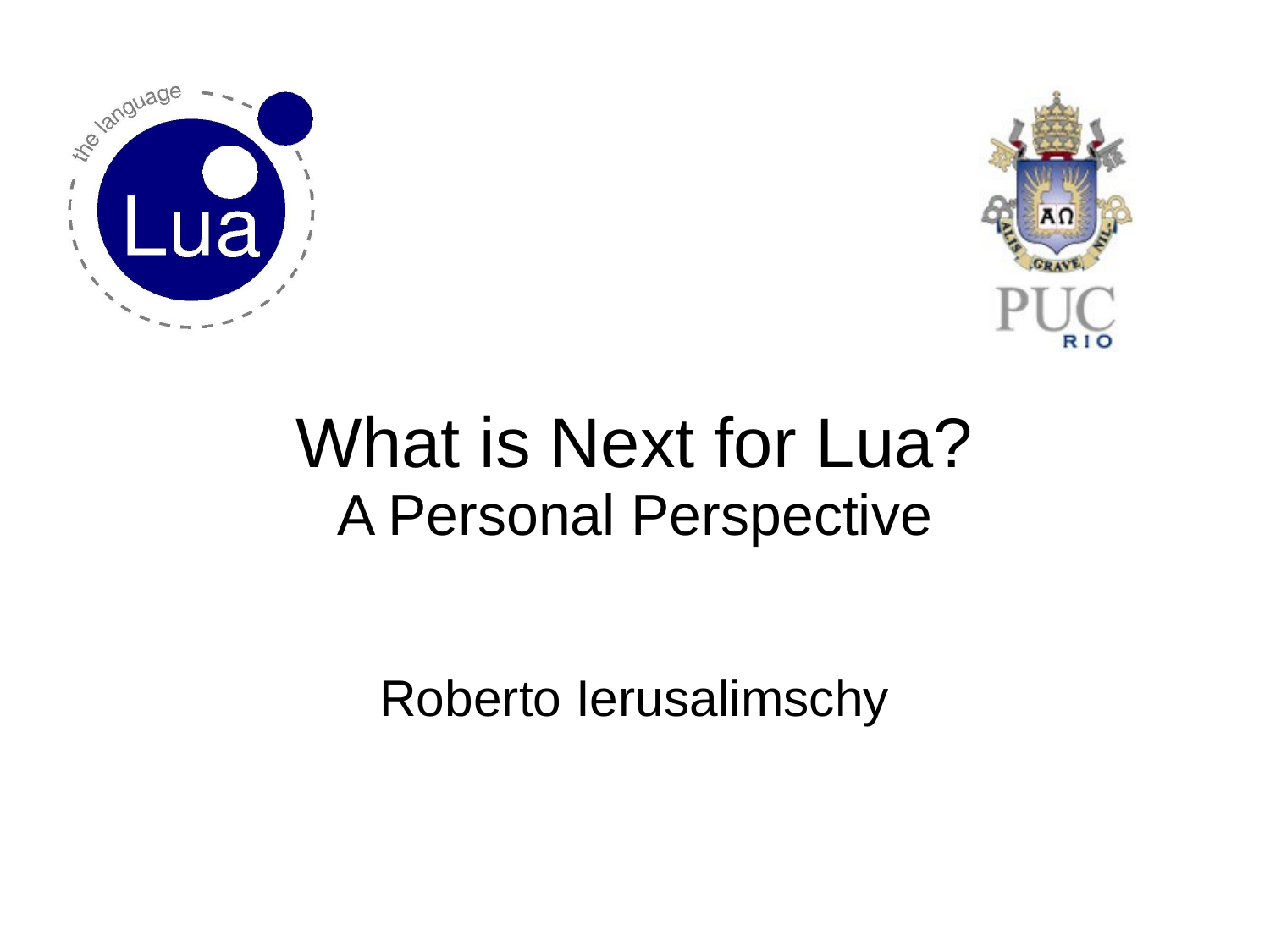#### What is Next?



- (No breakthroughs...)
- Libraries
- Unicode
- Integers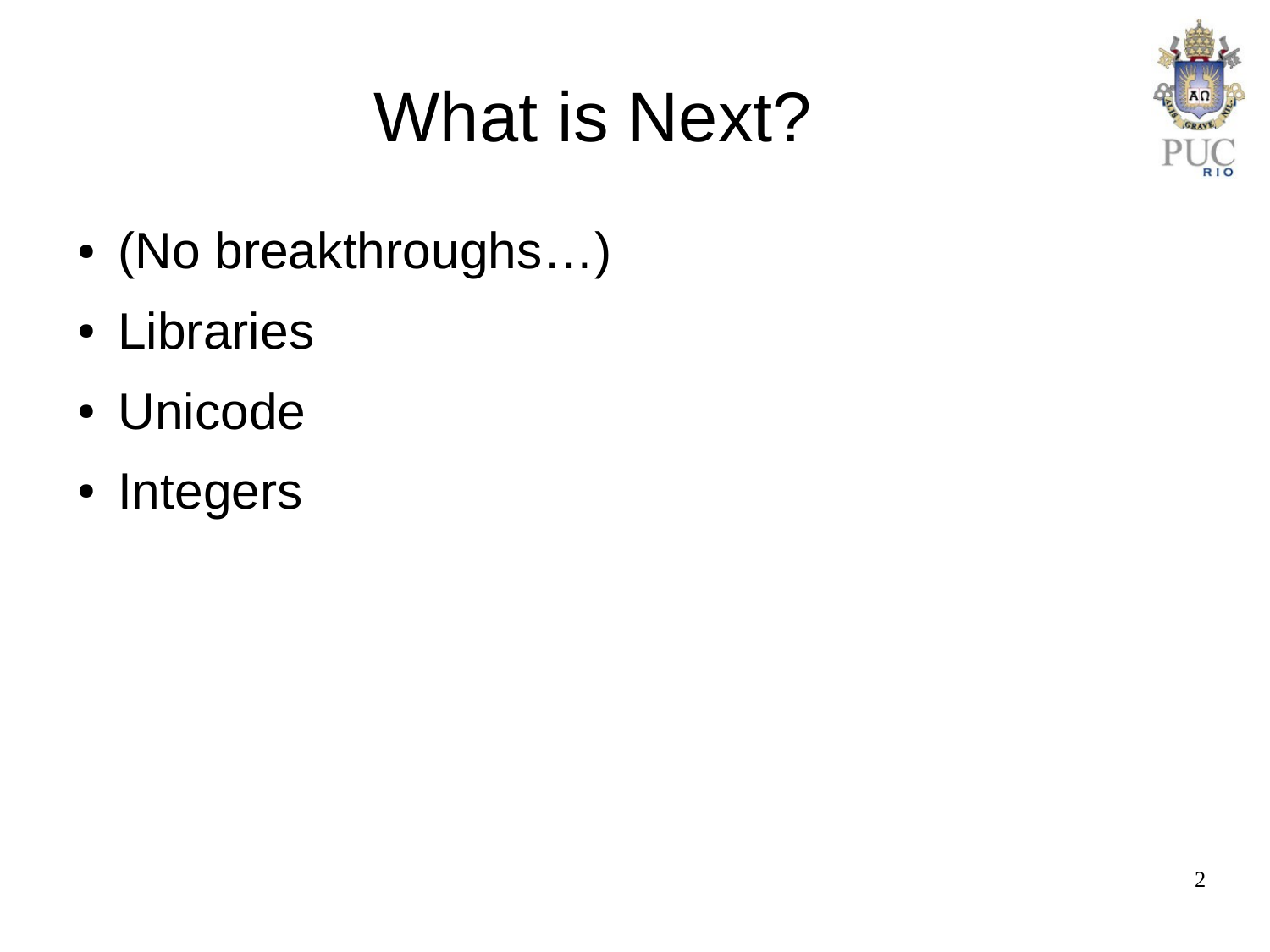#### Libraries



- LPeg
- struct/pack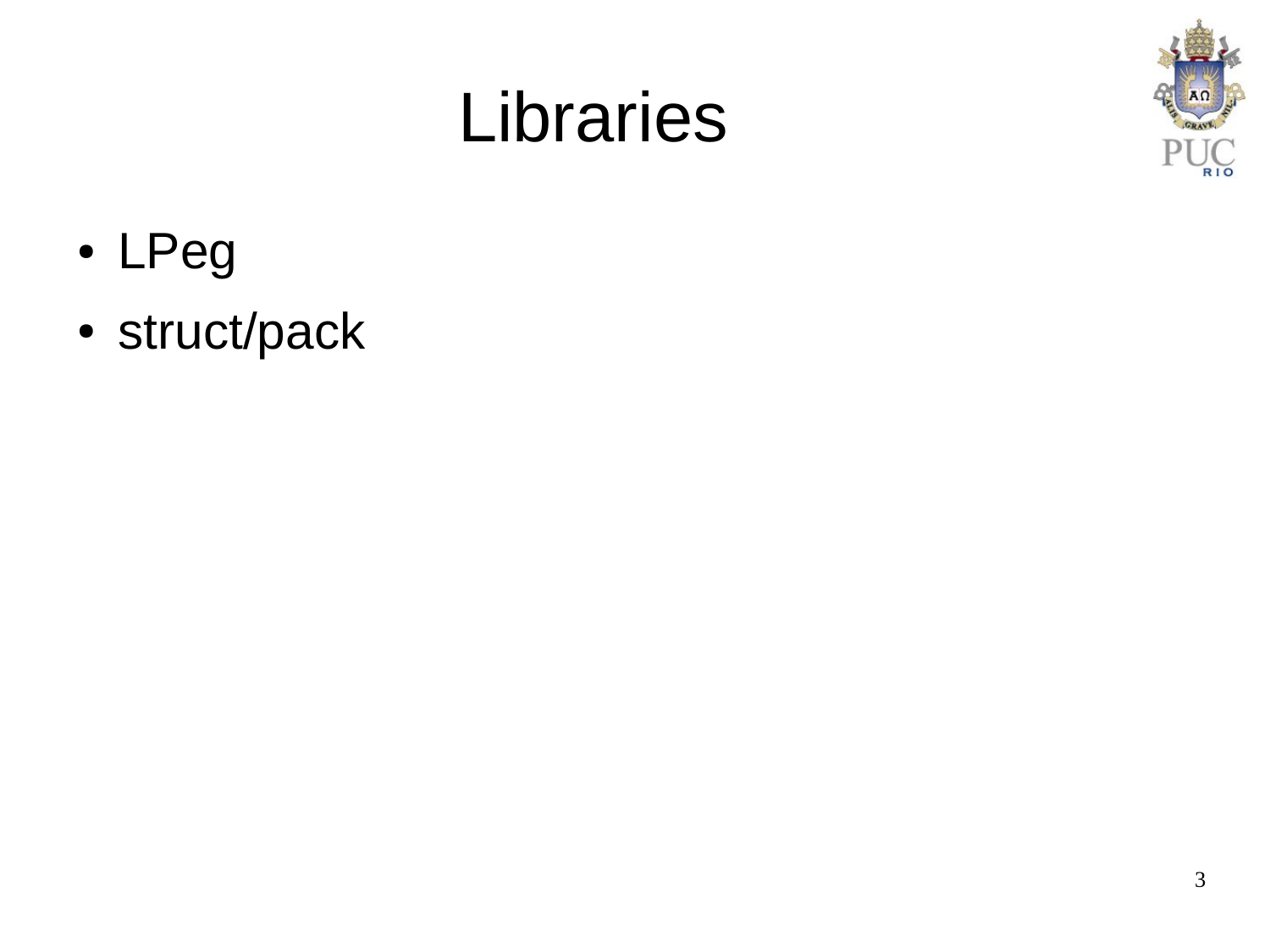# LPeg: What it is



- A library for pattern matching
- Goes from simple patterns to full grammars

 $"[a-z]+"$ 

 $[$ [ $]$ Sexp <- atom / '(' sp Sexp\* ')' sp atom <- %w+ sp sp  $\lt$ - %s\* ]]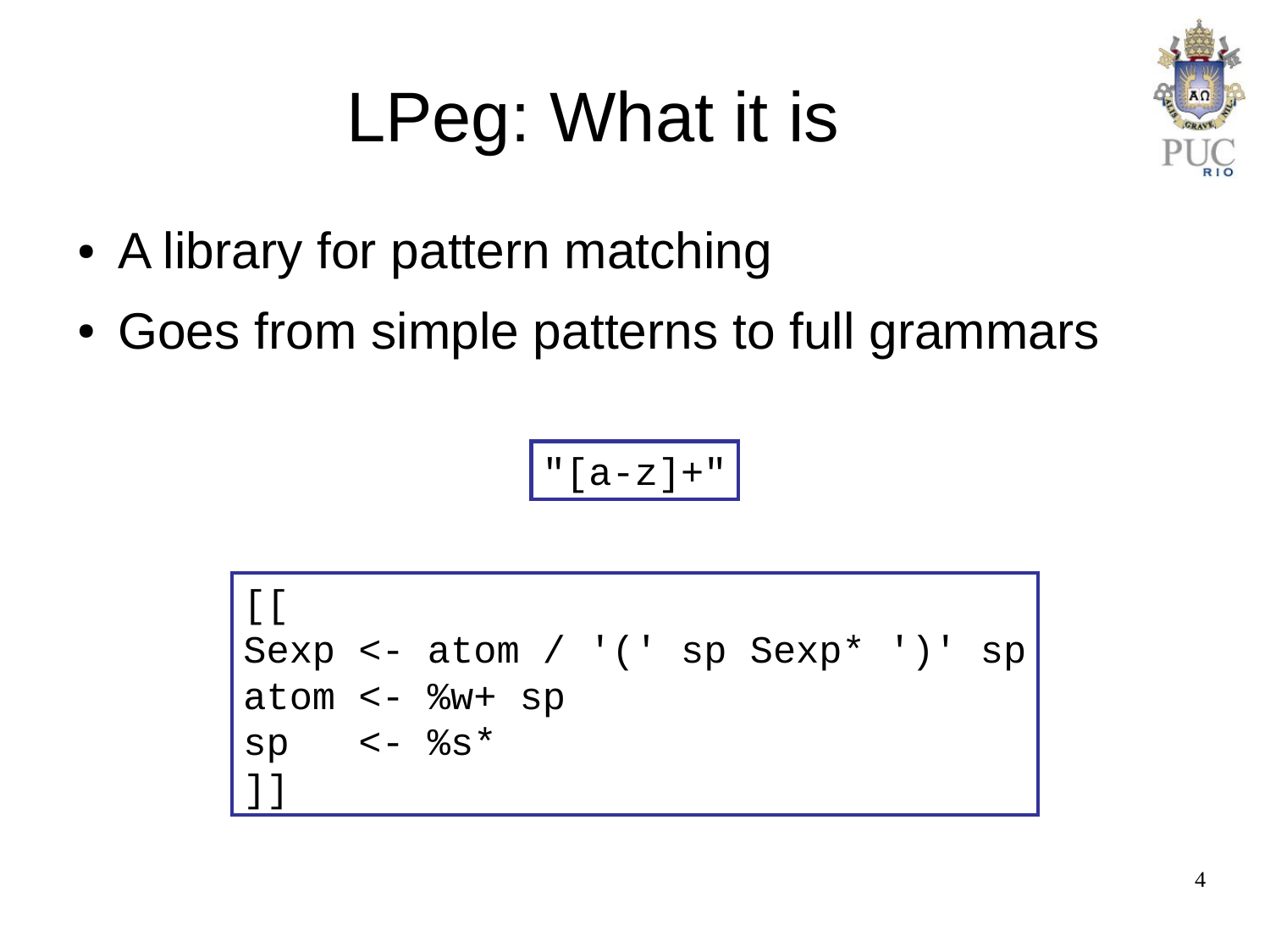#### LPeg: Pros



- A good balance of expressiveness and complexity
- It may become a real differential for Lua
- More "Unicode-friendly"
	- e.g.,  $" *"$  (zero or more em dashes)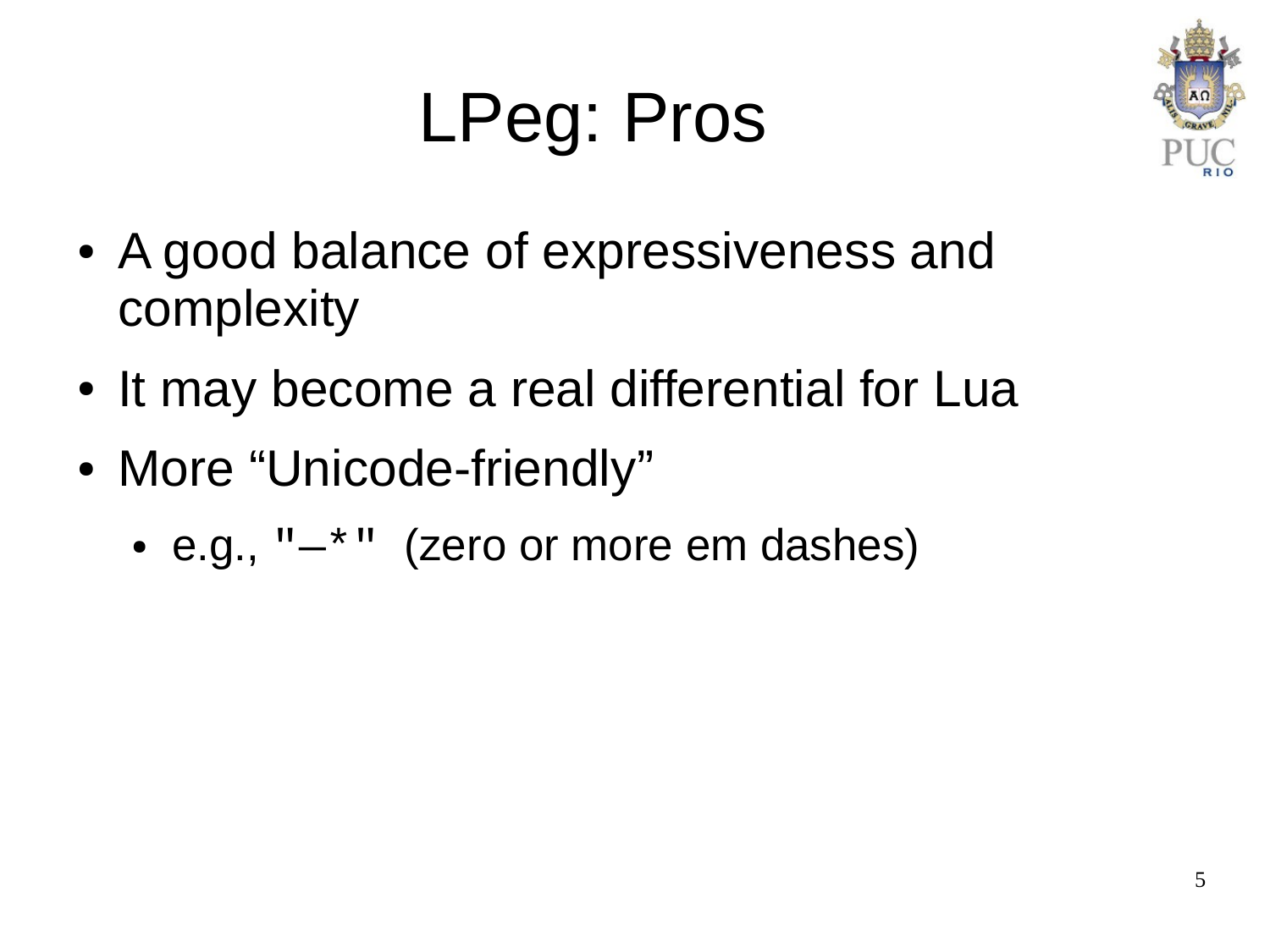



- Redundant with current pattern matching
	- ideally we should deprecate current implementation, but transition is not always easy
- Not so small
	- half the size of all current libraries together
- Not so mature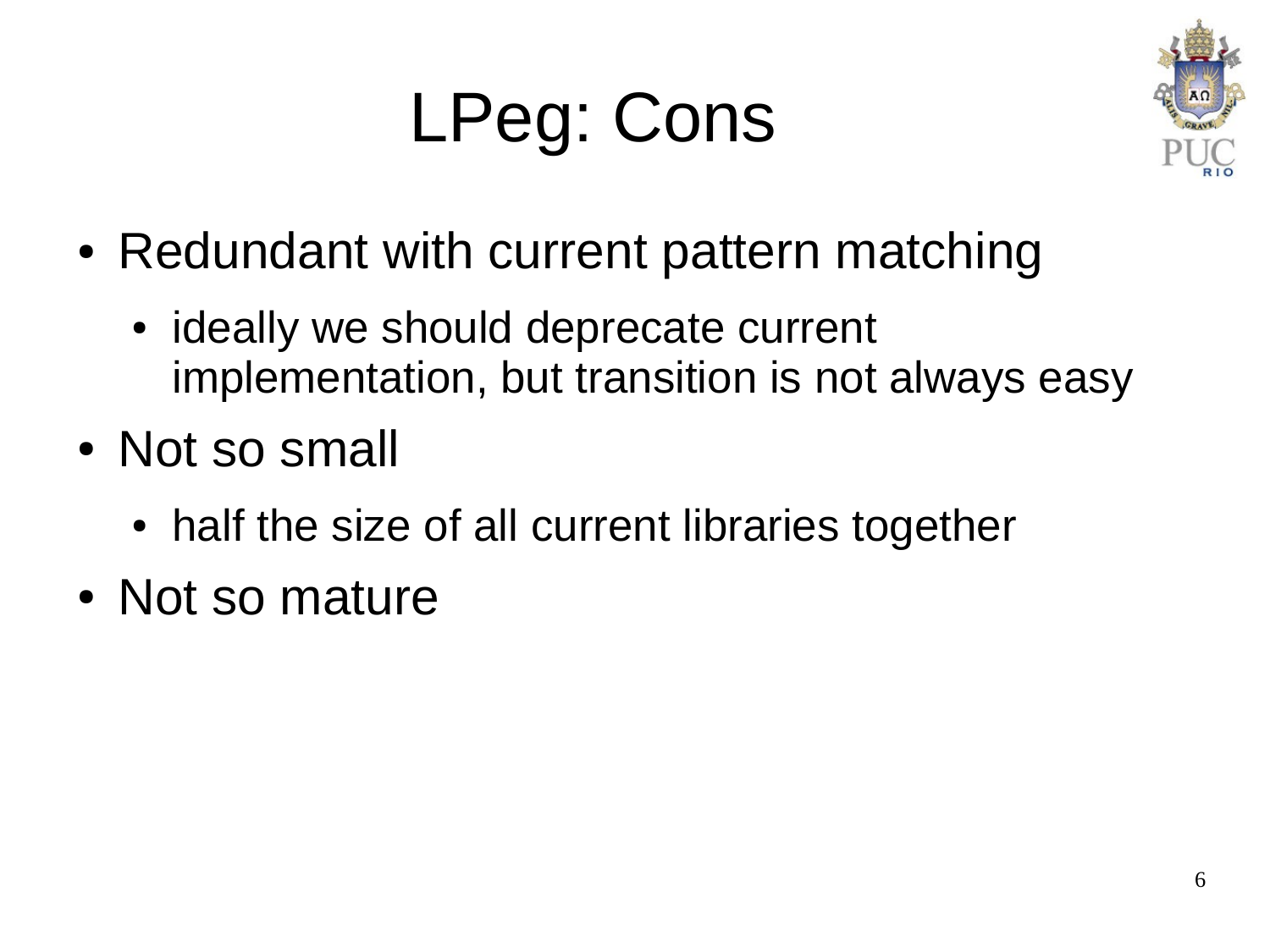

#### Struct: What it is

• A library for packing/unpacking binary data in strings

> $s = struct.pack("iic", -24, 13, "x")$ print(struct.unpack("iic", s))  $> -24$  13  $\times$  10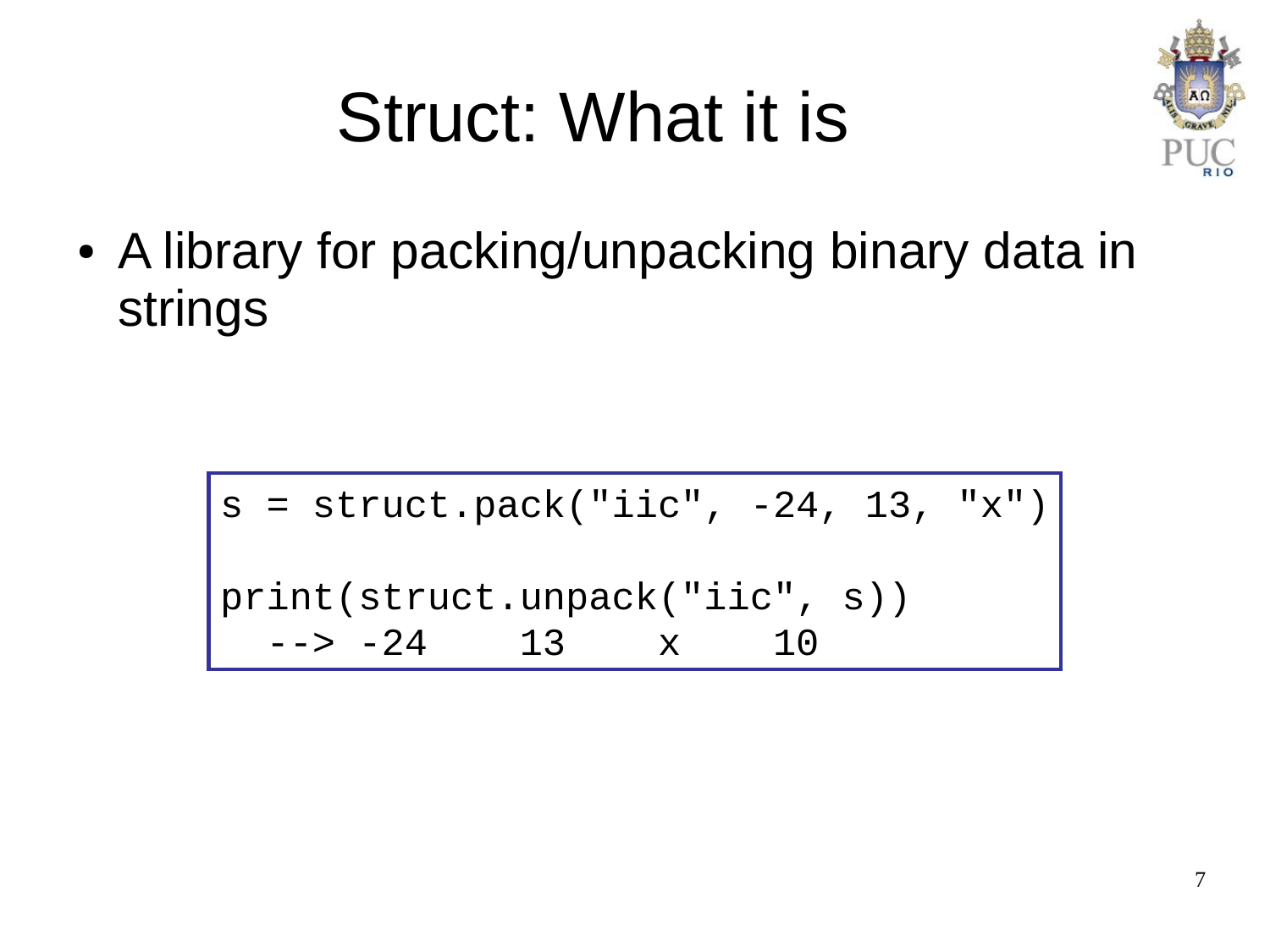#### Struct: Pros



- Small and simple
- Common in several scripting languages
- Wide range of uses
	- binary data in sockets
	- packing of data inside Lua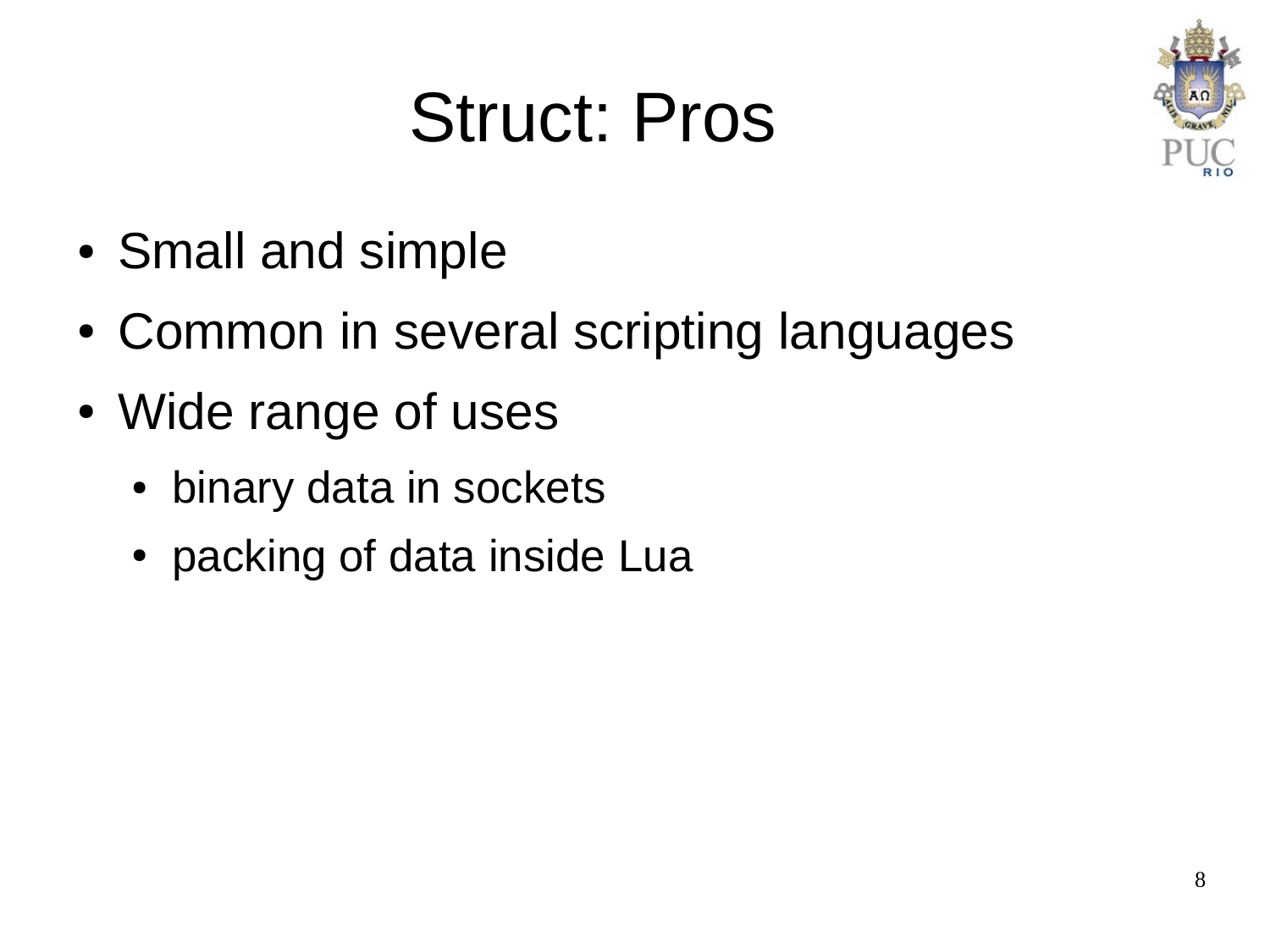#### Struct: Cons



- Conflict with future features
	- e.g., packing/unpacking of C data outside Lua, in the host program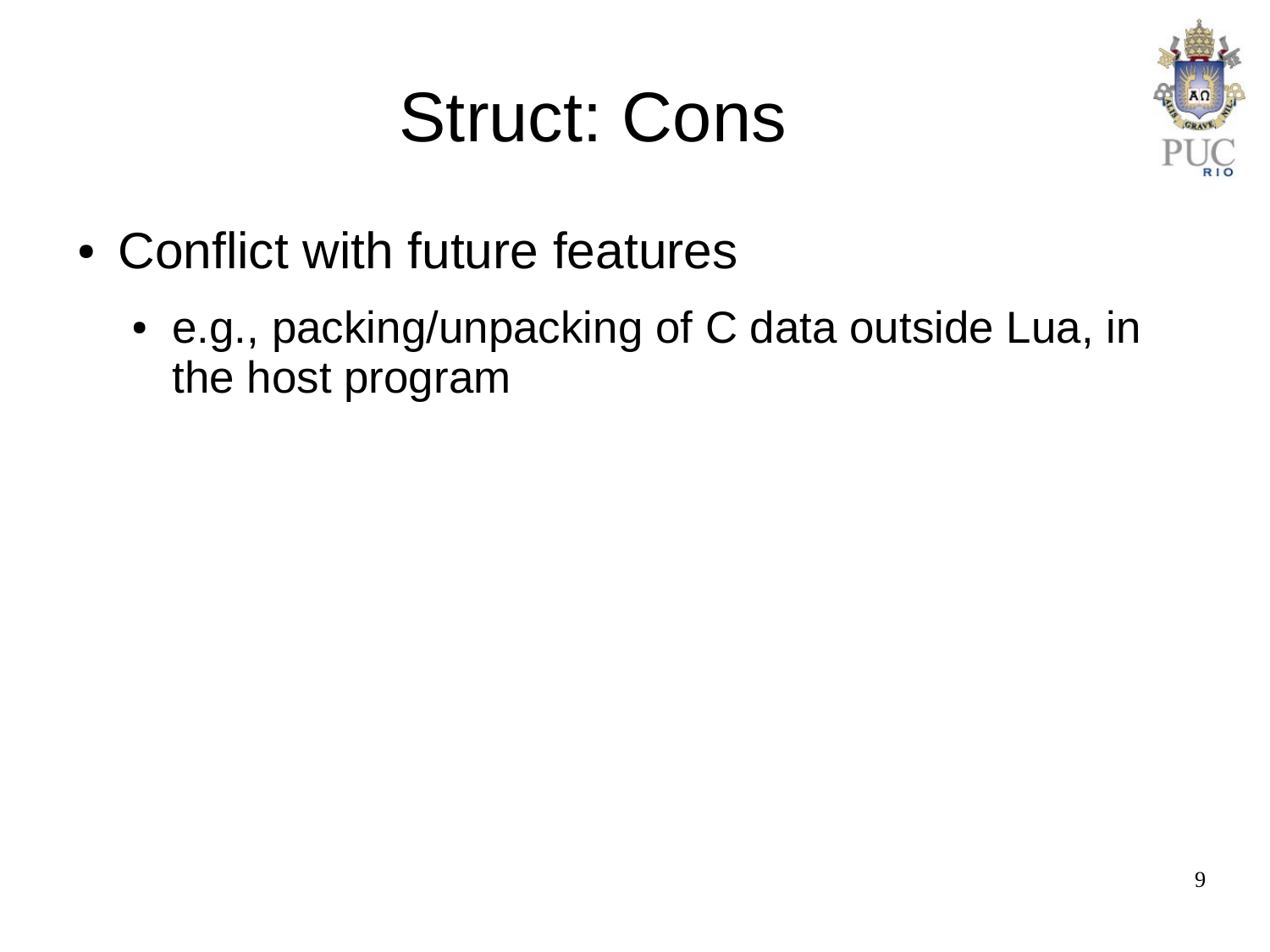#### Unicode



- What does it mean "support Unicode"?
- What encoding should Lua use?
- Do we need a new type for Unicode strings?
	- (NO!!!)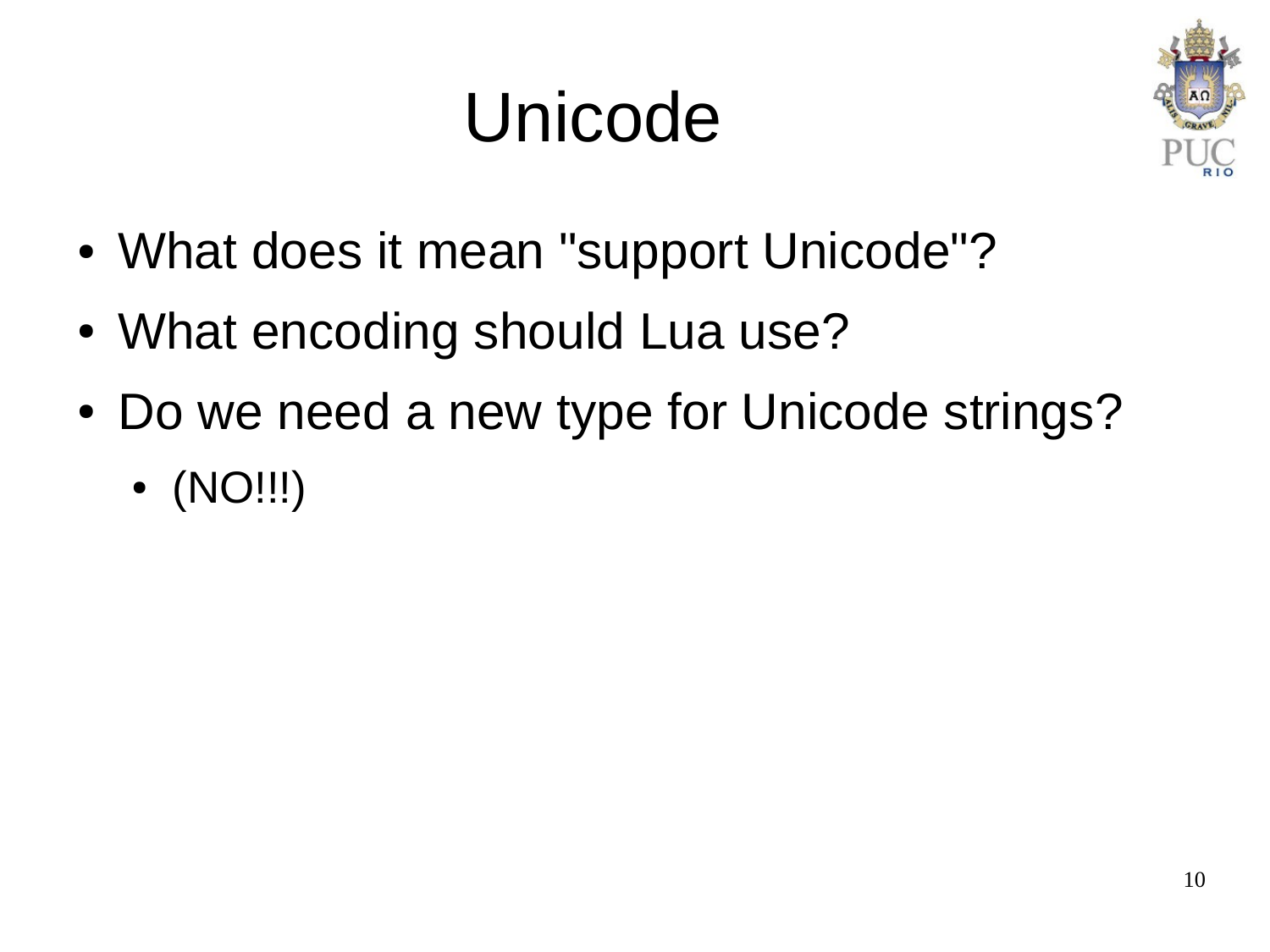# Unicode "Support"



- Lua has no intention of "supporting" Unicode
	- for any reasonable definition of "support"
- Unicode is too complex for Lua
	- too many tables, all huge
- But Lua can offer some very basic primitives to ease the coding of other libraries or simple tasks
- Mostly, operations to deal with the encoding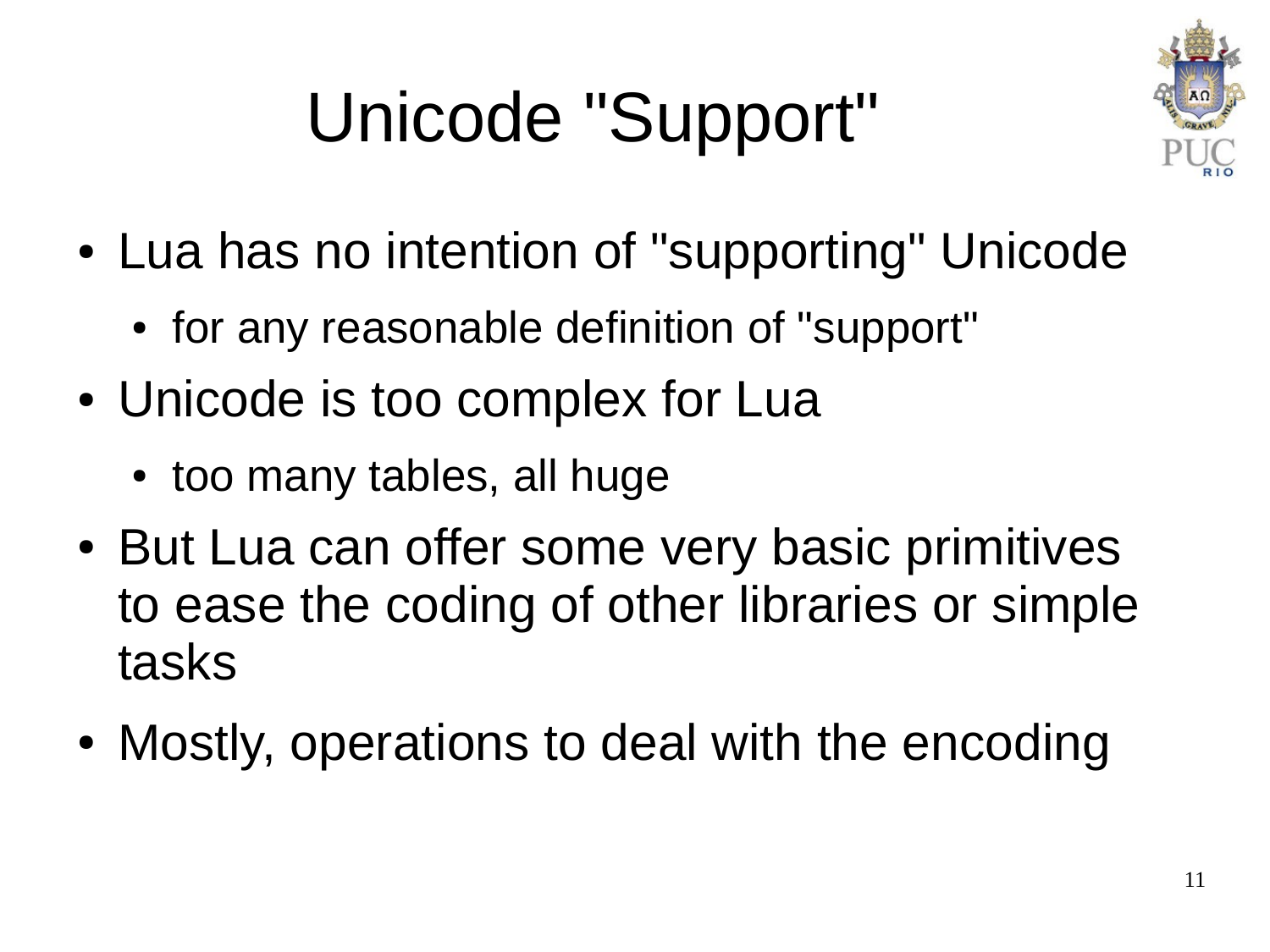#### Encoding



- UTF-8 seems the clear winner
- UTF-16 has the same problems of UTF-8 plus some others
	- no easy access to i-th character
- UTF-8 can be smaller even for Asian languages
	- e.g.: front page of Wikipedia Japan: 83 kB in UTF-8, 144 kB in UTF-16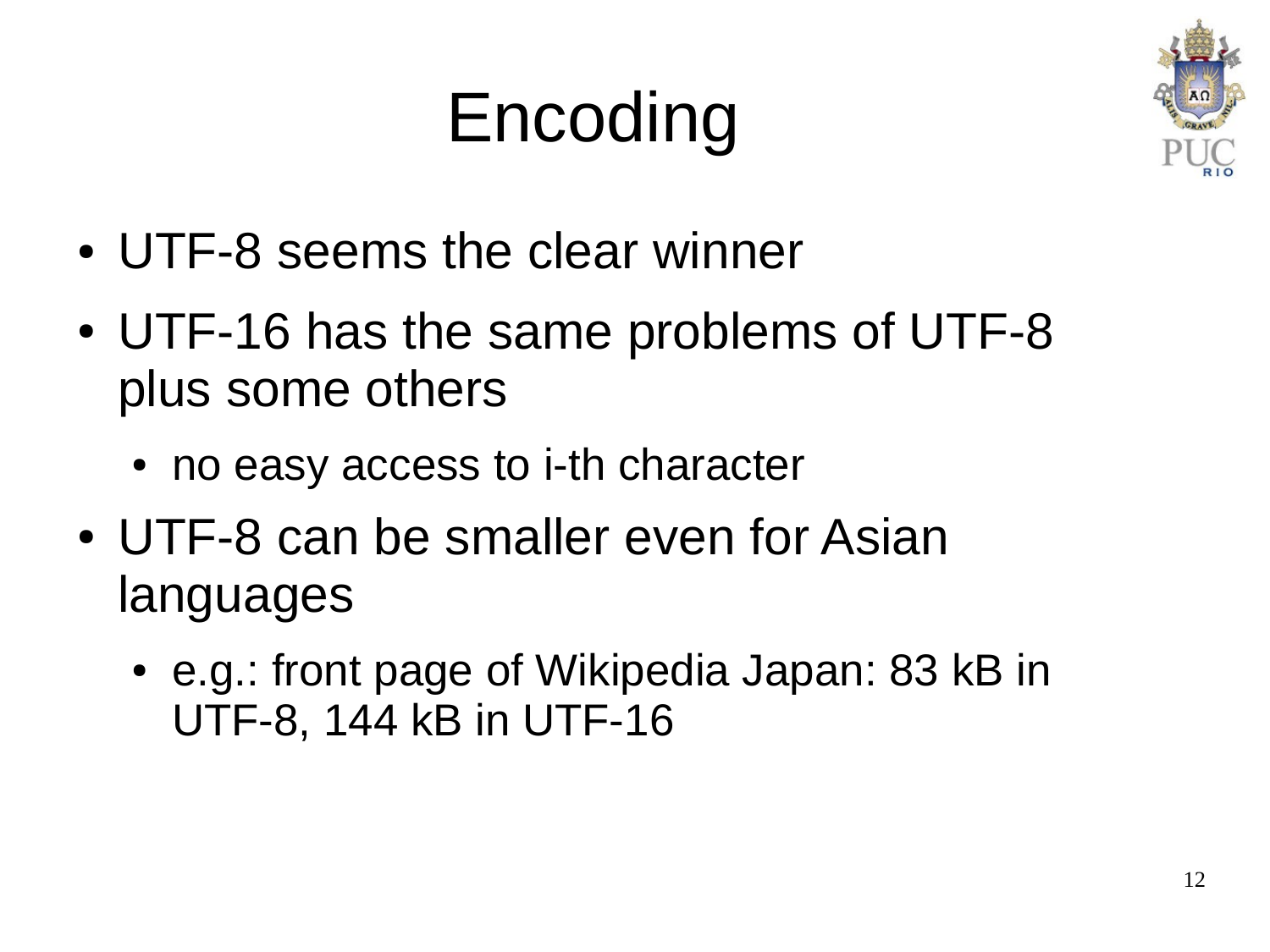#### Encoding



#### Moreover, UTF-8 is much simpler for Lua :-)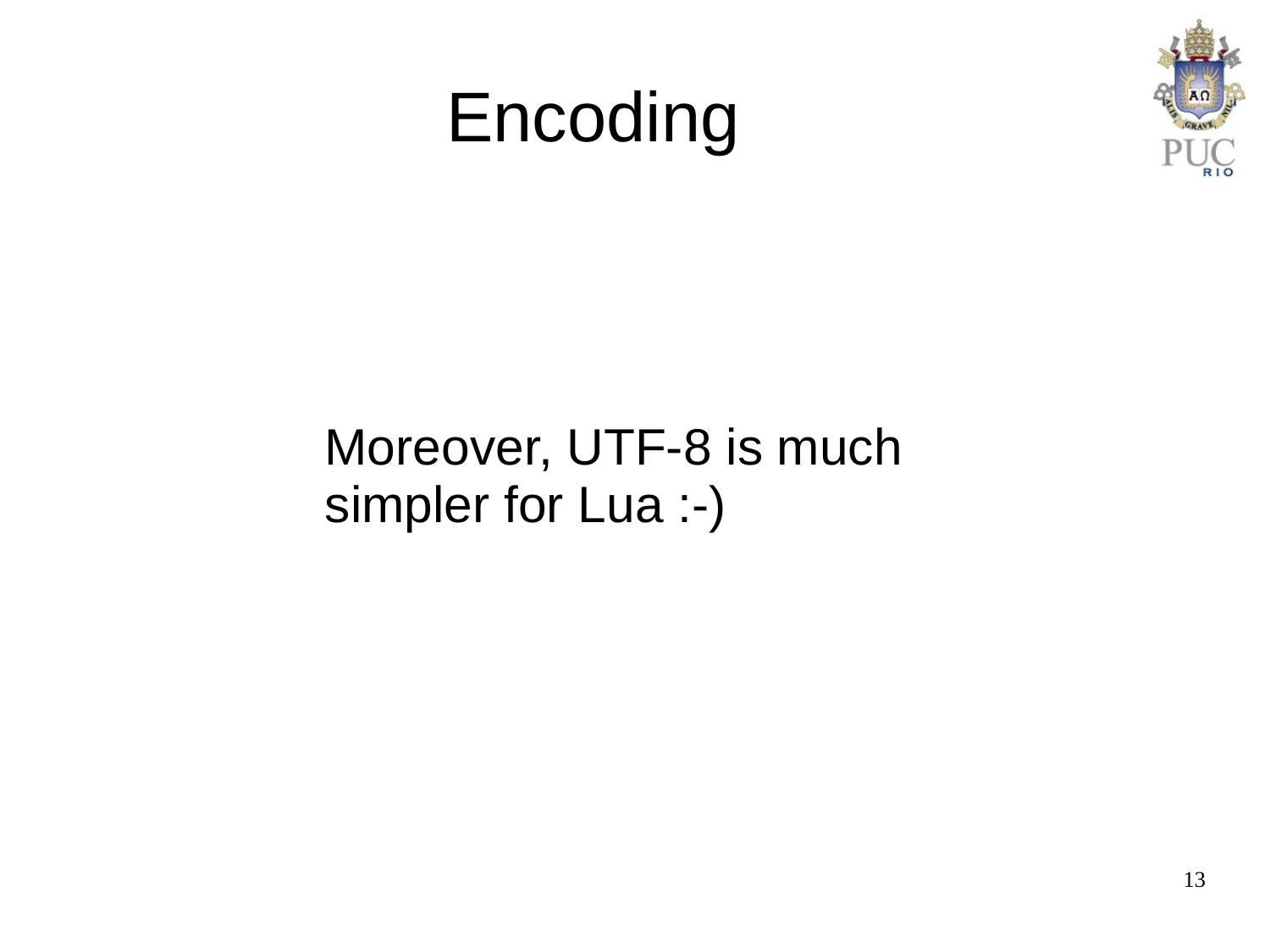#### Lua and UTF-8



- Lua strings work naturally with UTF-8
- Literal strings can contain UTF-8 characters
	- as long as text editor allows
- I/O works naturally with UTF-8
	- provided OS does not interfere
- File names and the like depend on the OS
- Many string-manipulation functions do not work properly with UTF-8
	- string.char, string.byte, string.upper, string.lower, string.reverse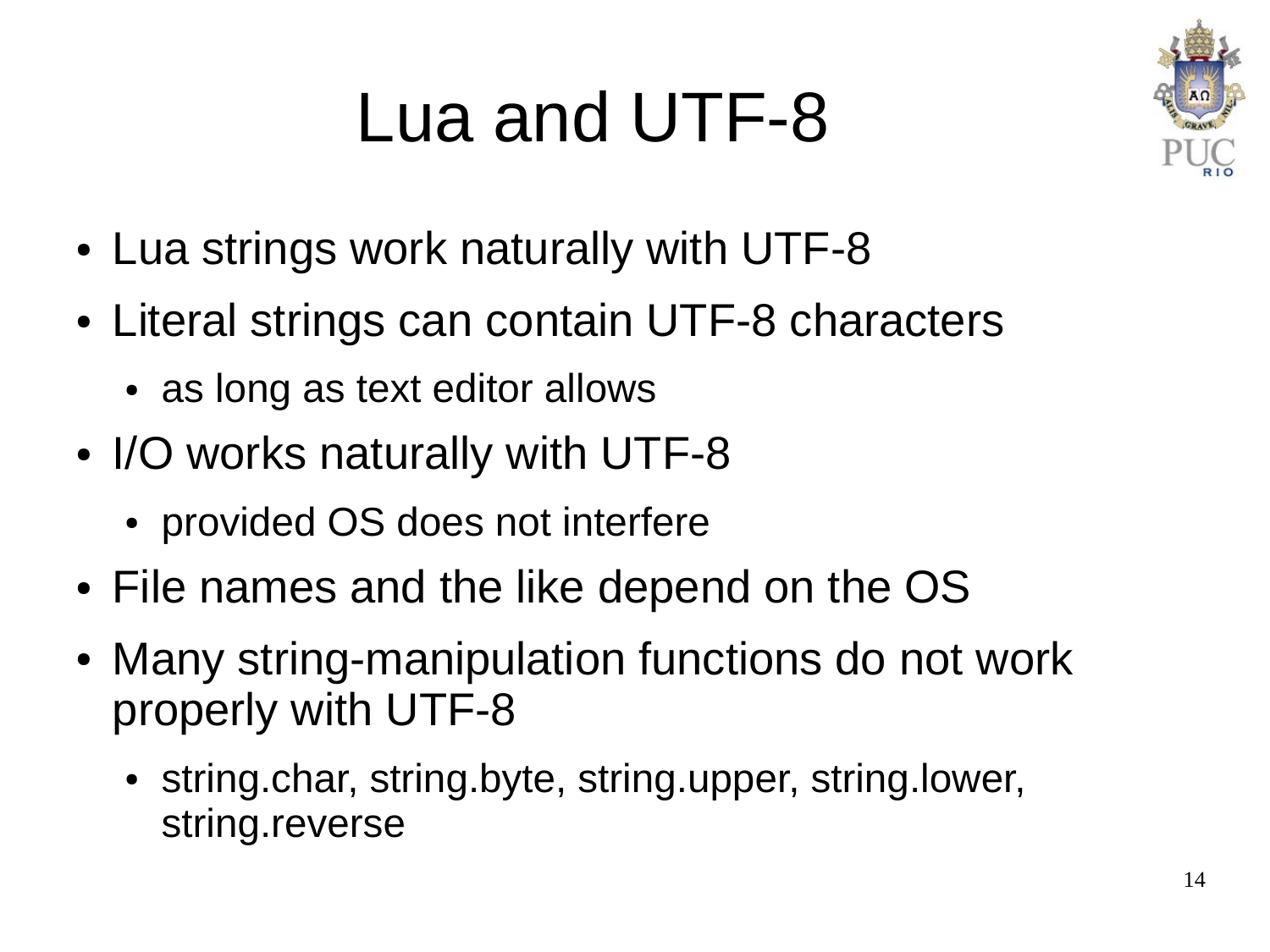#### Lua and UTF-8



15

• Some useful tricks with pattern matching

```
t = "Å\phi \angle EED"print(#(string.gsub(t, "[\128-\191]", "")))
    --&>5for c in string.gmatch(t, ".[\128 - \191]*") do
   print(c)
end
  \sim -> \tilde{A} --> ø
   --> Æ
   --> Ë
   --> Ð
```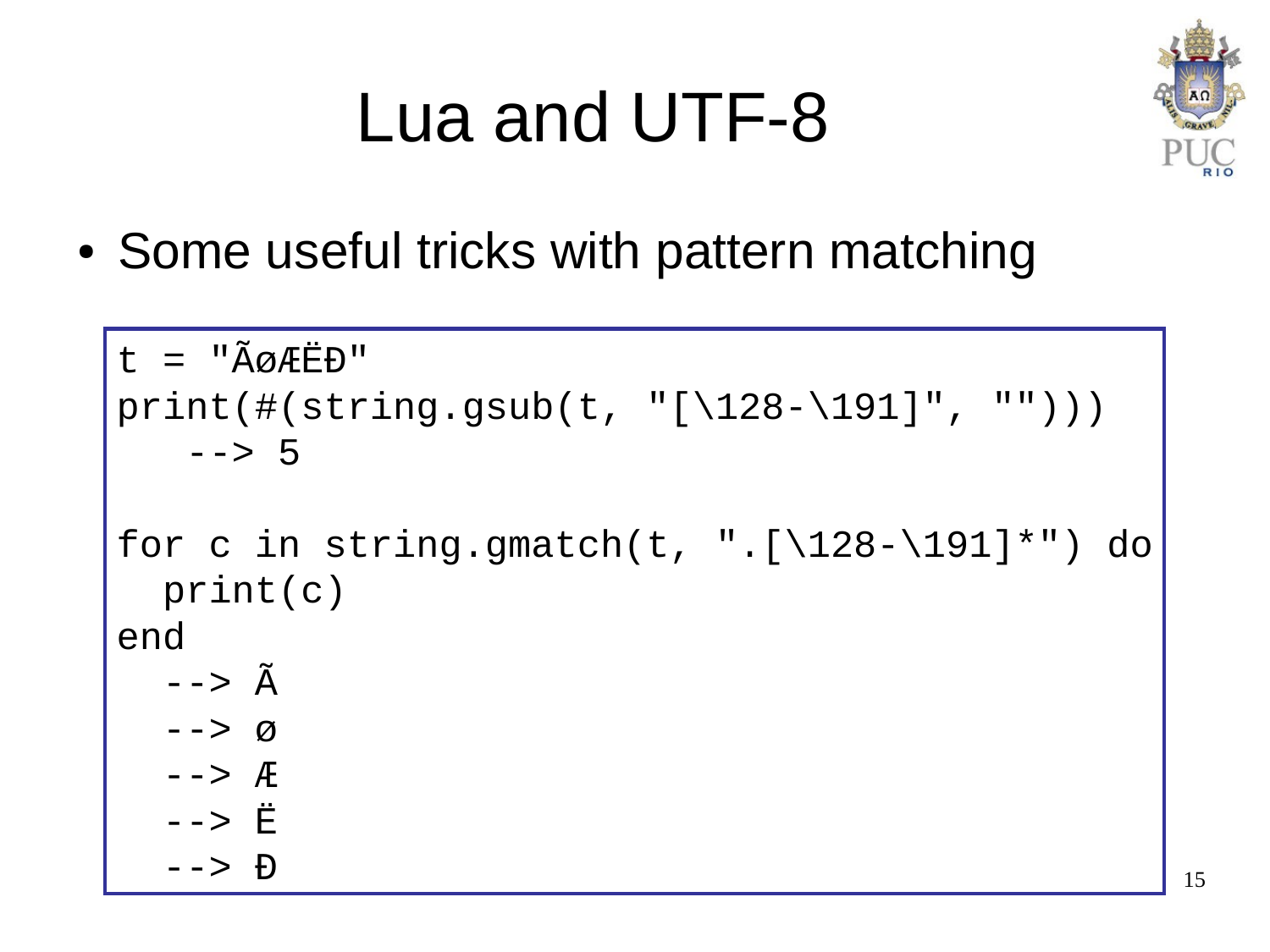

# A new UTF-8 Library

- utf8.char (num, num, ...)
	- returns a utf-8 string formed from the given code points
- utf8.codepoint (s, [i, [j]])
	- $\bullet$  returns the code points of the string s:sub(i,j)
	- *j* defaults to *i*, but it always corrected to include a complete byte sequence
- $\bullet$  utf8.len (s, [I])
	- number of code points in s up to byte I
	- nil if string is not properly formed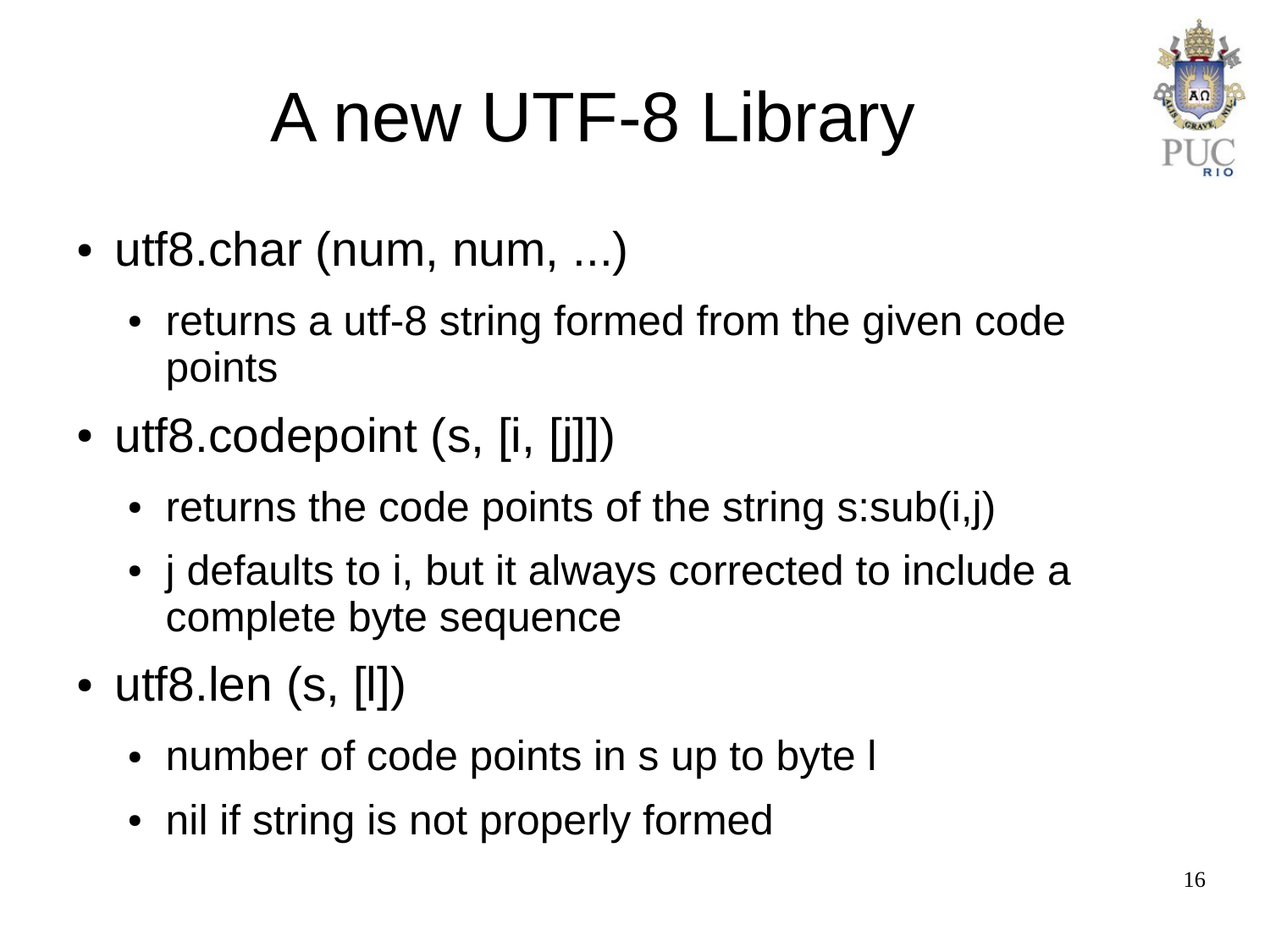

# A new UTF-8 Library

- utf8.byteoffset (s, l, [i])
	- byte offset where I-th byte sequence starts (after position i)
	- I can be 0 (offset where current sequence starts) or negative, too
- utf8.gcodepoint (s, [i, [j]])
	- iterator for code points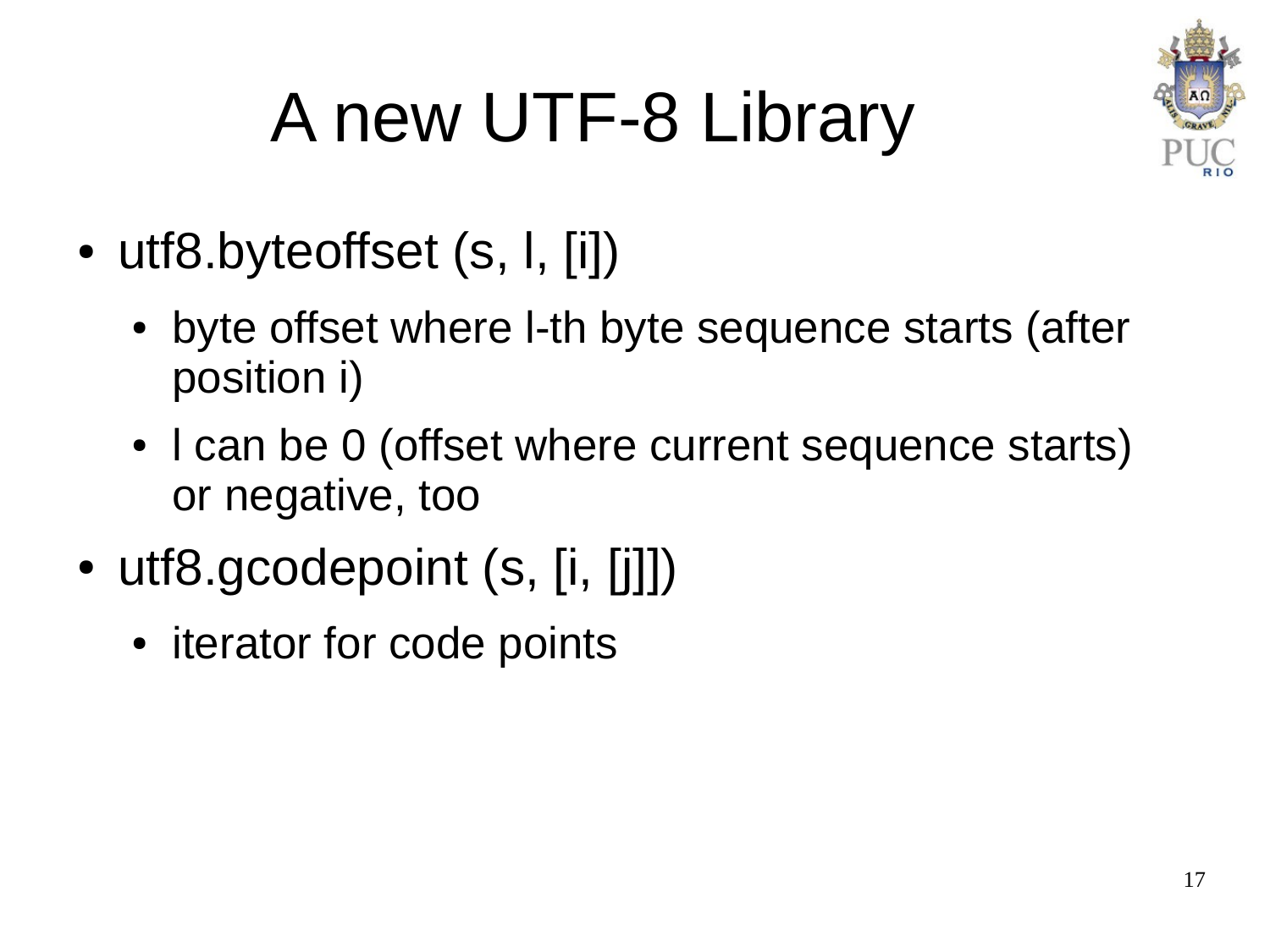#### Integers: What



- Add an integer type to Lua
- That type could be either a 32 or 64-bit signed integral type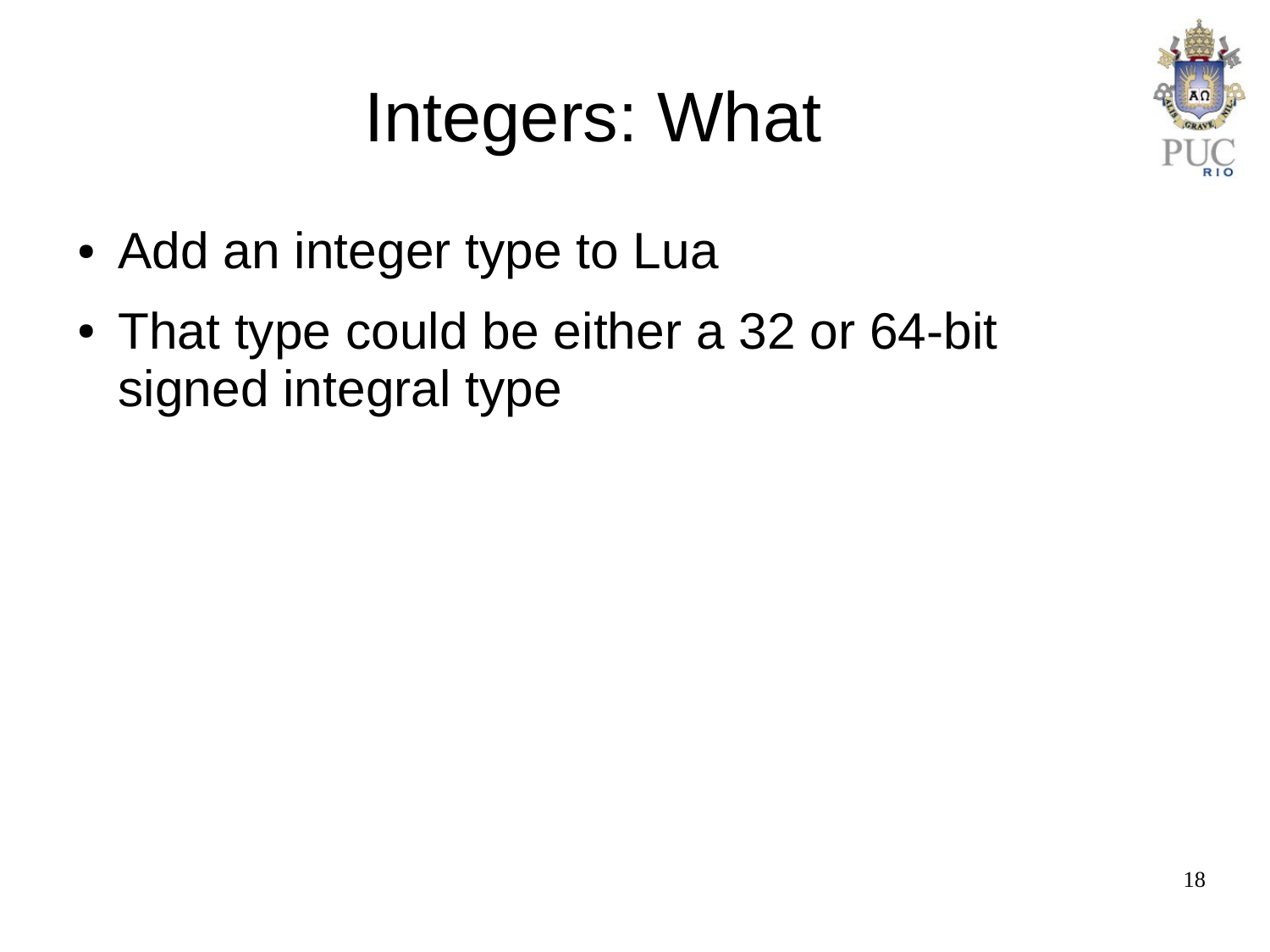# Integers: Why

- $\cdot$  64 bits!
	- mainly for external entities
	- special algorithms
	- counting: is  $2^{53}$  enough?
- Restricted systems: 32-bit integers + single precision floats
	- better performance on hardware with no FP support (or support only for single precision)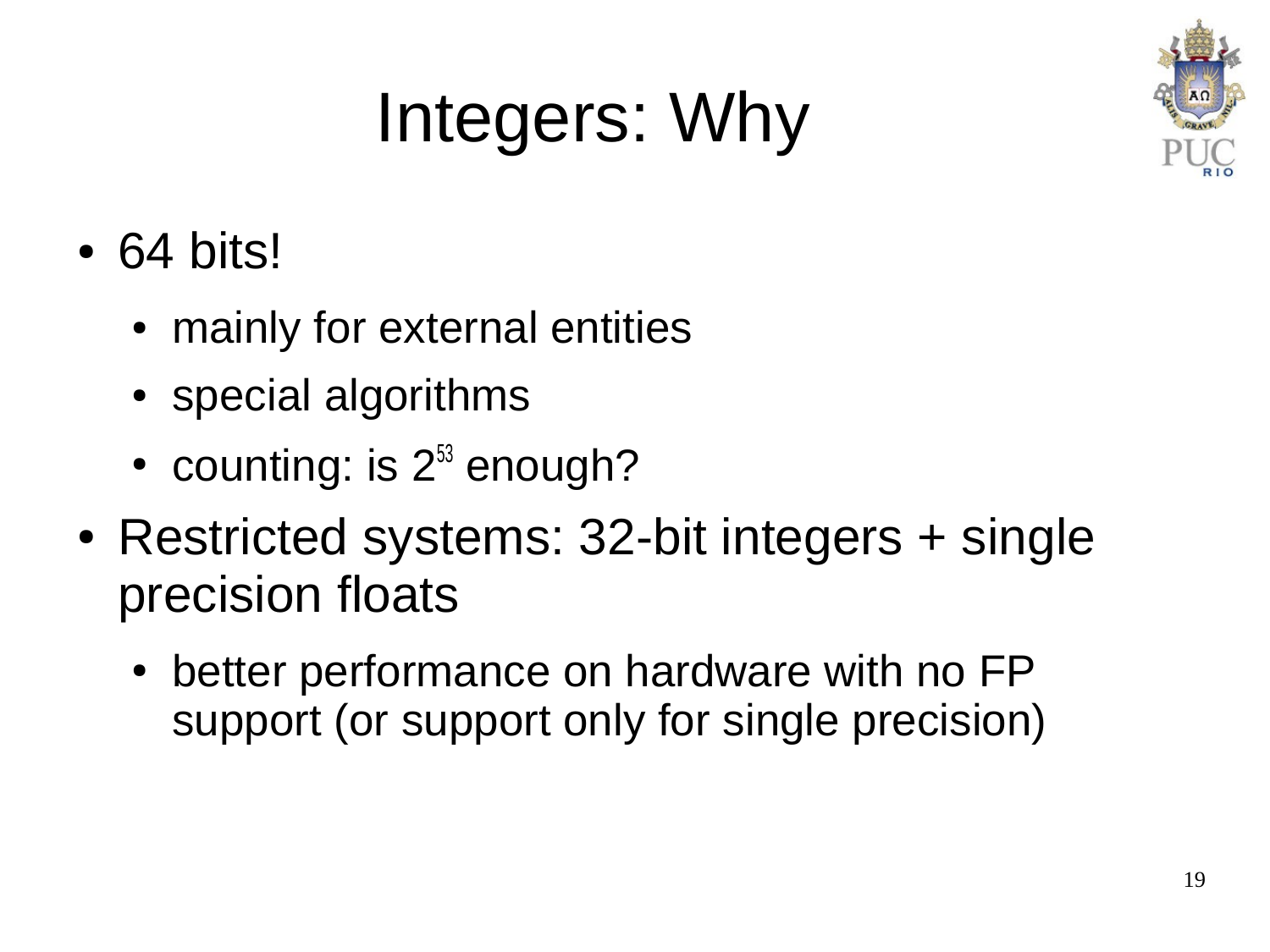

# Integers: Alternatives

- Extra type for 64-bit values
	- e.g., userdata
- Extra type for floating-point numbers
	- on restricted systems using integers as numbers
- Both alternatives seem cumbersome
	- new operations in the API?
	- how they behave with arithmetic operations?
	- equality with numbers?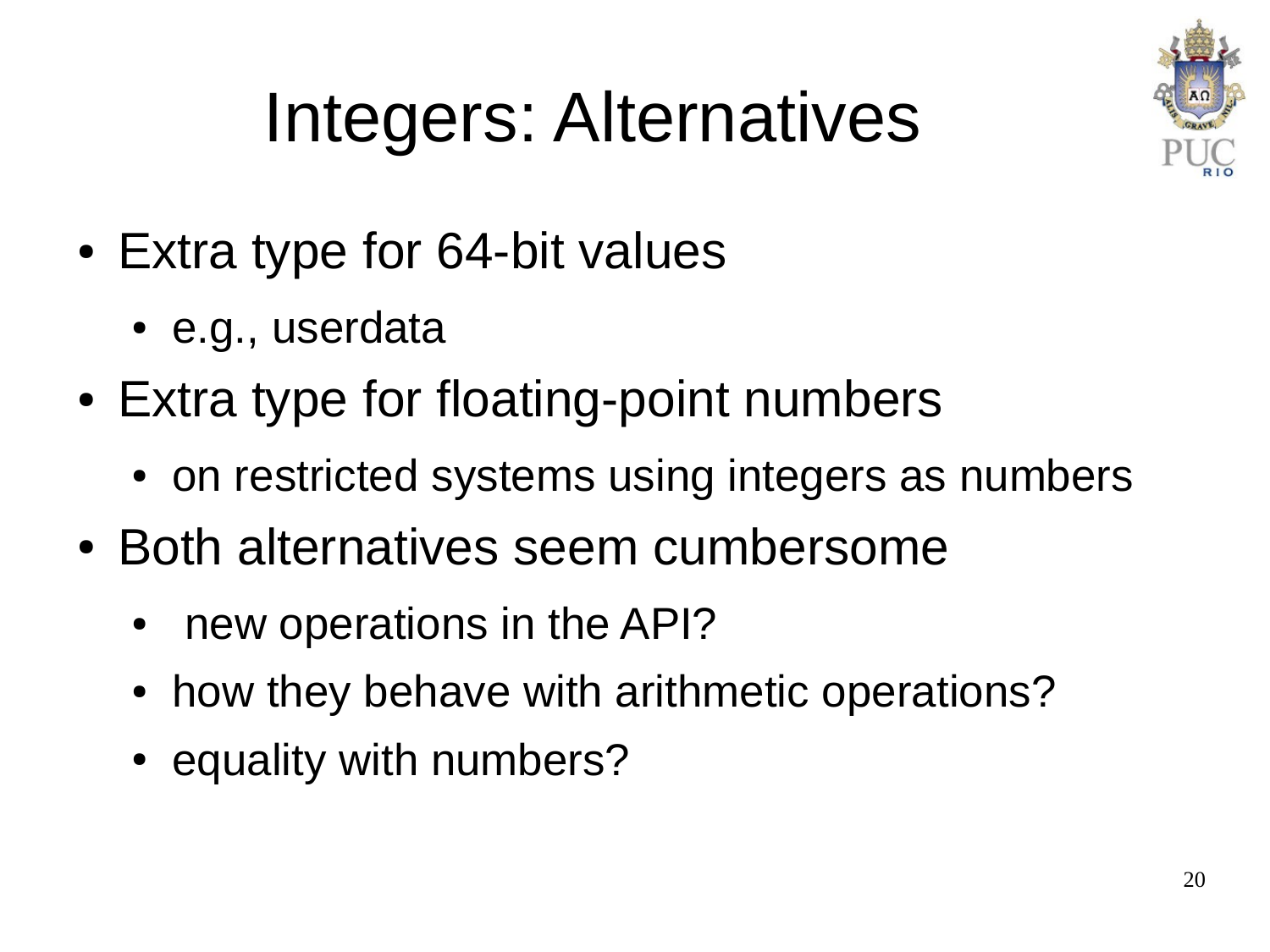

#### Integers: Alternatives

- Larger floating point
	- main reason to use doubles (long time ago)
	- too expensive (uses more memory)
	- does not solve related problem (small machines)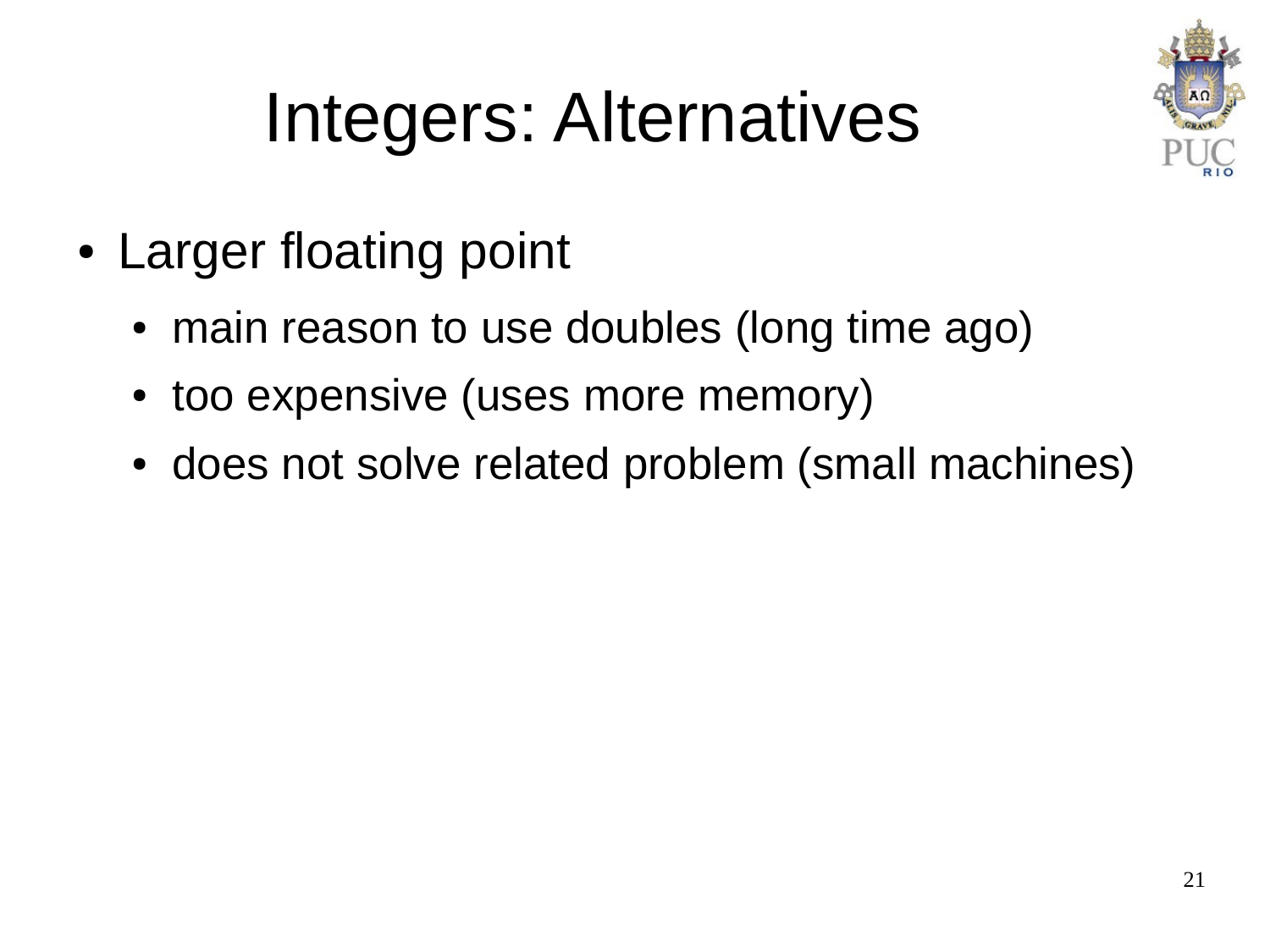#### Integers: Pros



- Most programmers already expect an integer type.
- No need to explain about precision of floating arithmetic :)
- Make explicit an integer type already implicit in several libraries
- No need to change numbers to integers on restricted hardware.
	- easier support if difference is only int32 x int64 and float x double.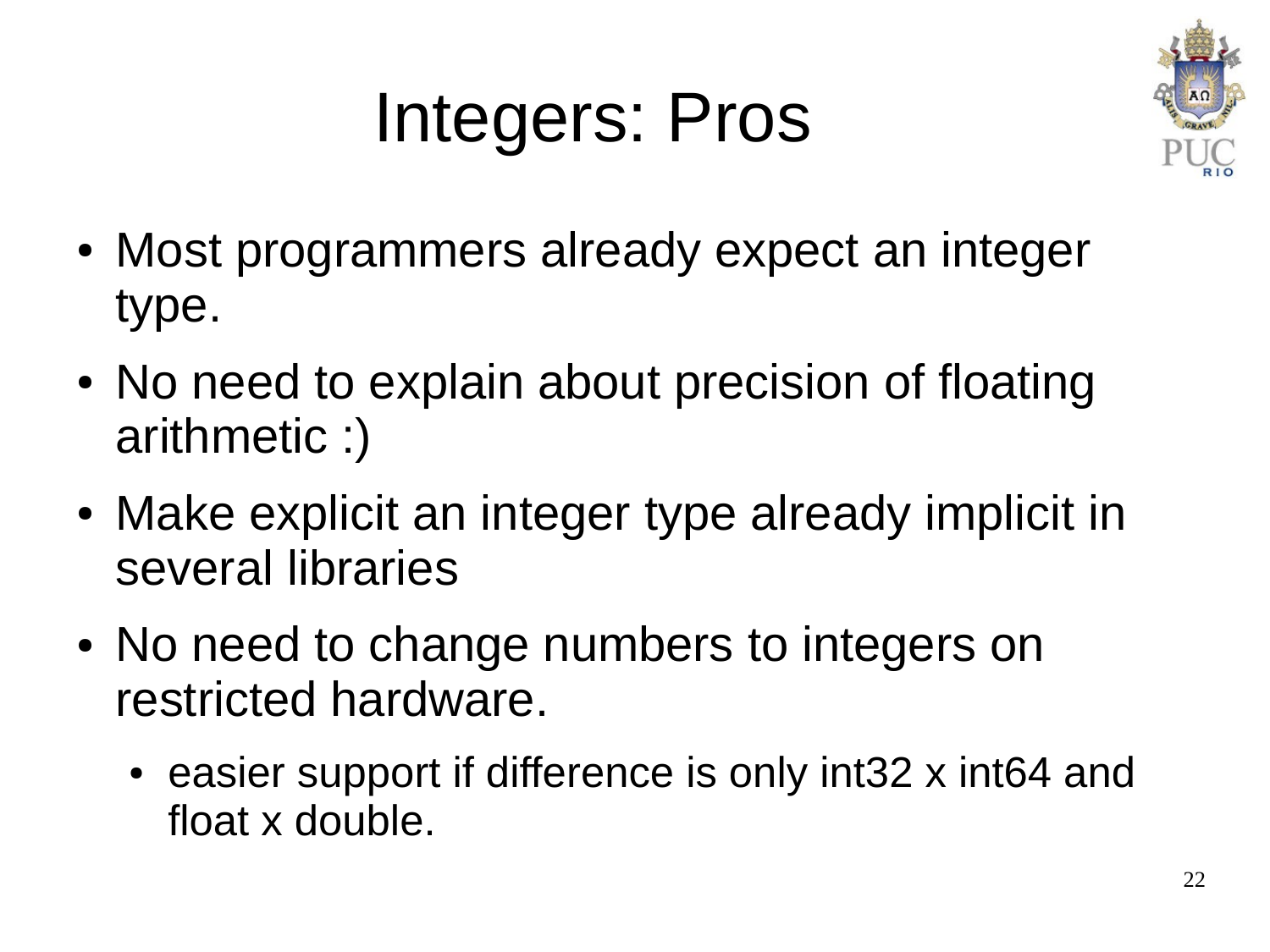#### Integers: Cons



- Added complexity to the language
- Added complexity to the code
- Added frequency of occurrences of small variants
	- 32int x 64int and float x double
- For current 32-bit machines:
	- 32 $int$  + double offers few gains
	- $\cdot$  32int + float is incompatible
	- 64int + double slows down the interpreter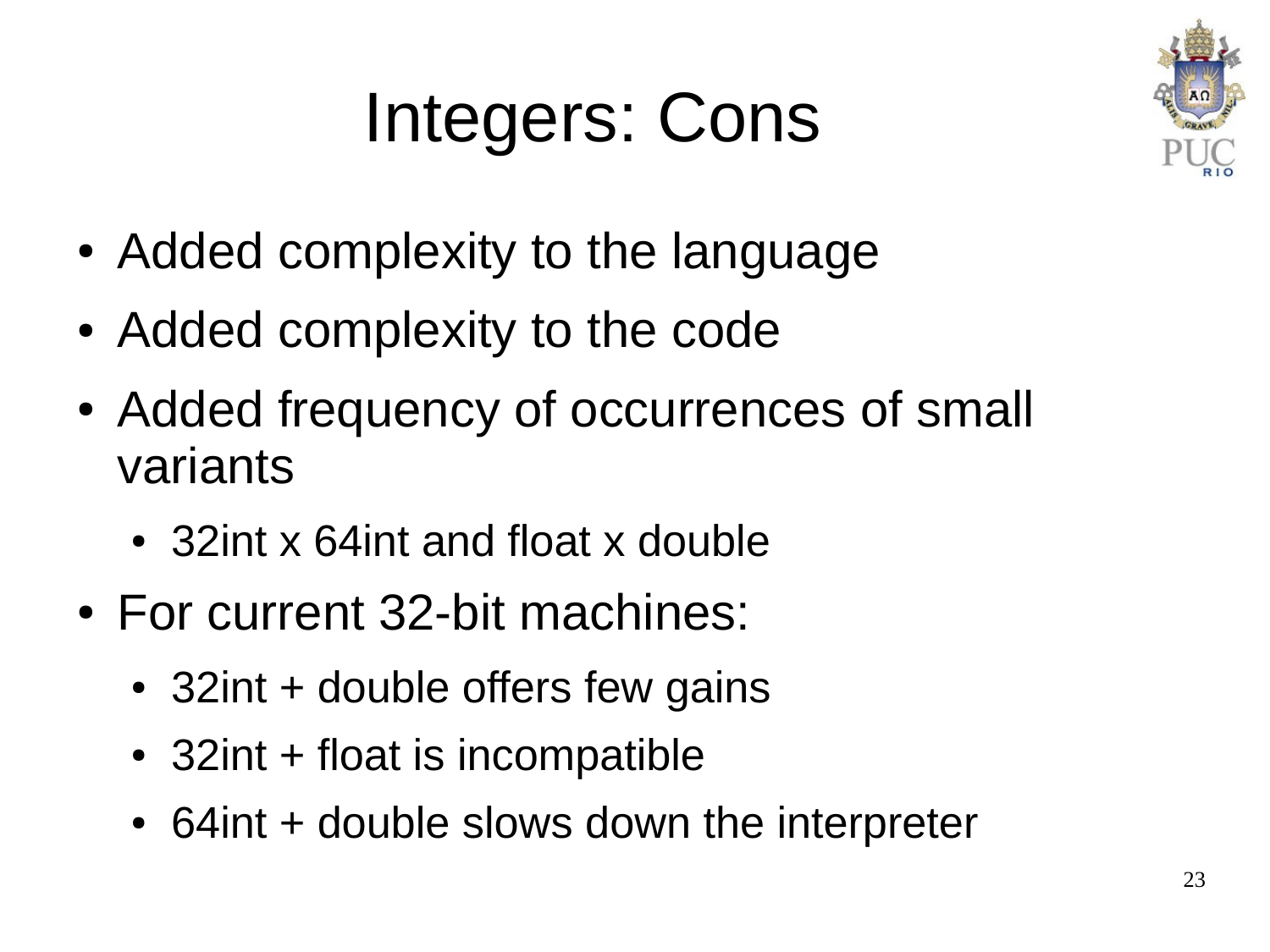

- Three options (at least)
- 1) Explicit new type
	- incompatible
	- too complex (?)
- 2) "Invisible"
	- representation depends only on the value
	- equal values mean equal representation
	- not really invisible; subtle rules
	- too complex (rules and implementation)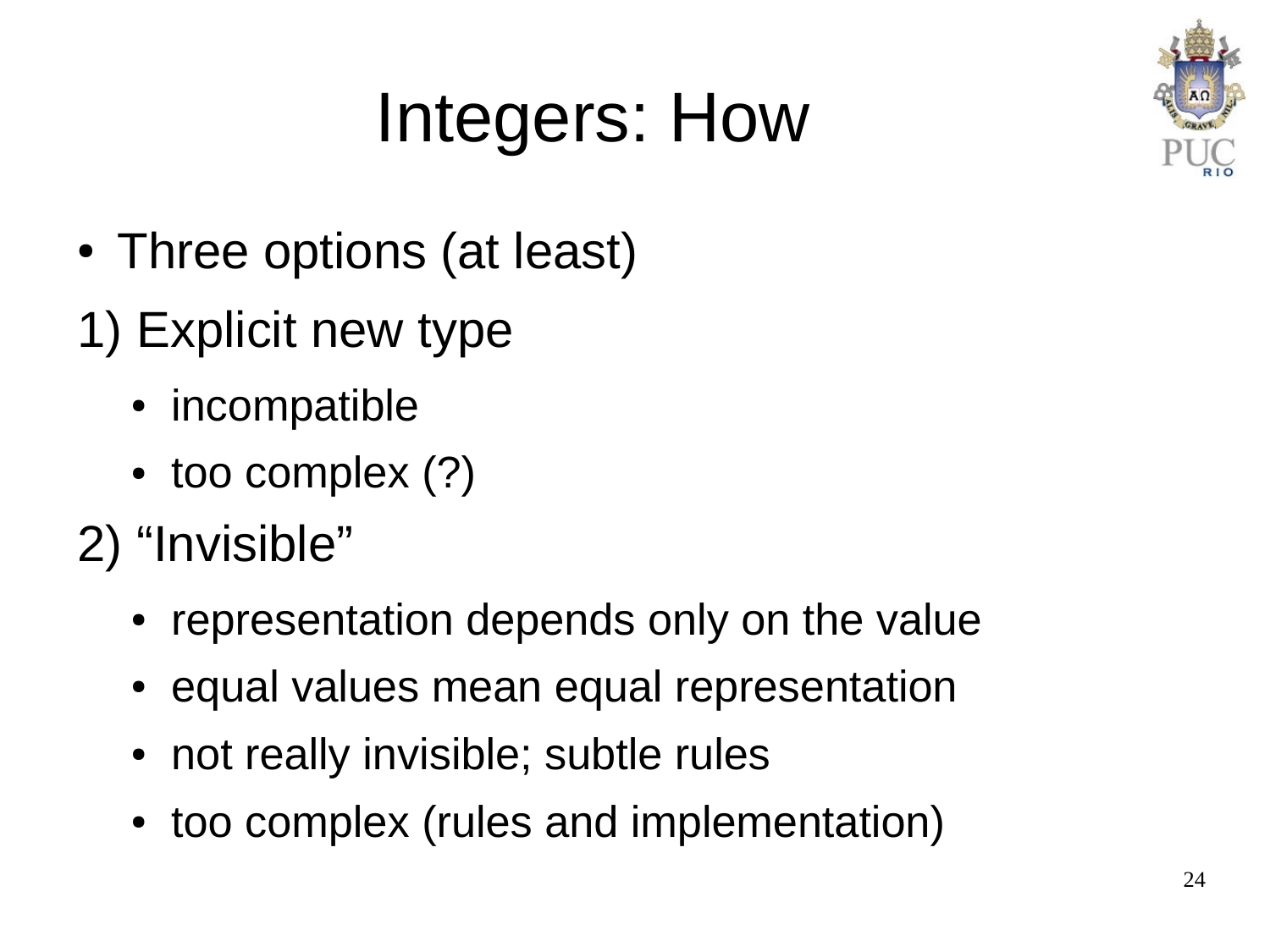

#### 3) Subtype

- almost invisible
- It is possible to know whether a number is an integer or a float
	- isfloat/isint (?)
- 1 is integer; 1.0 is float
	- but  $1 == 1.0$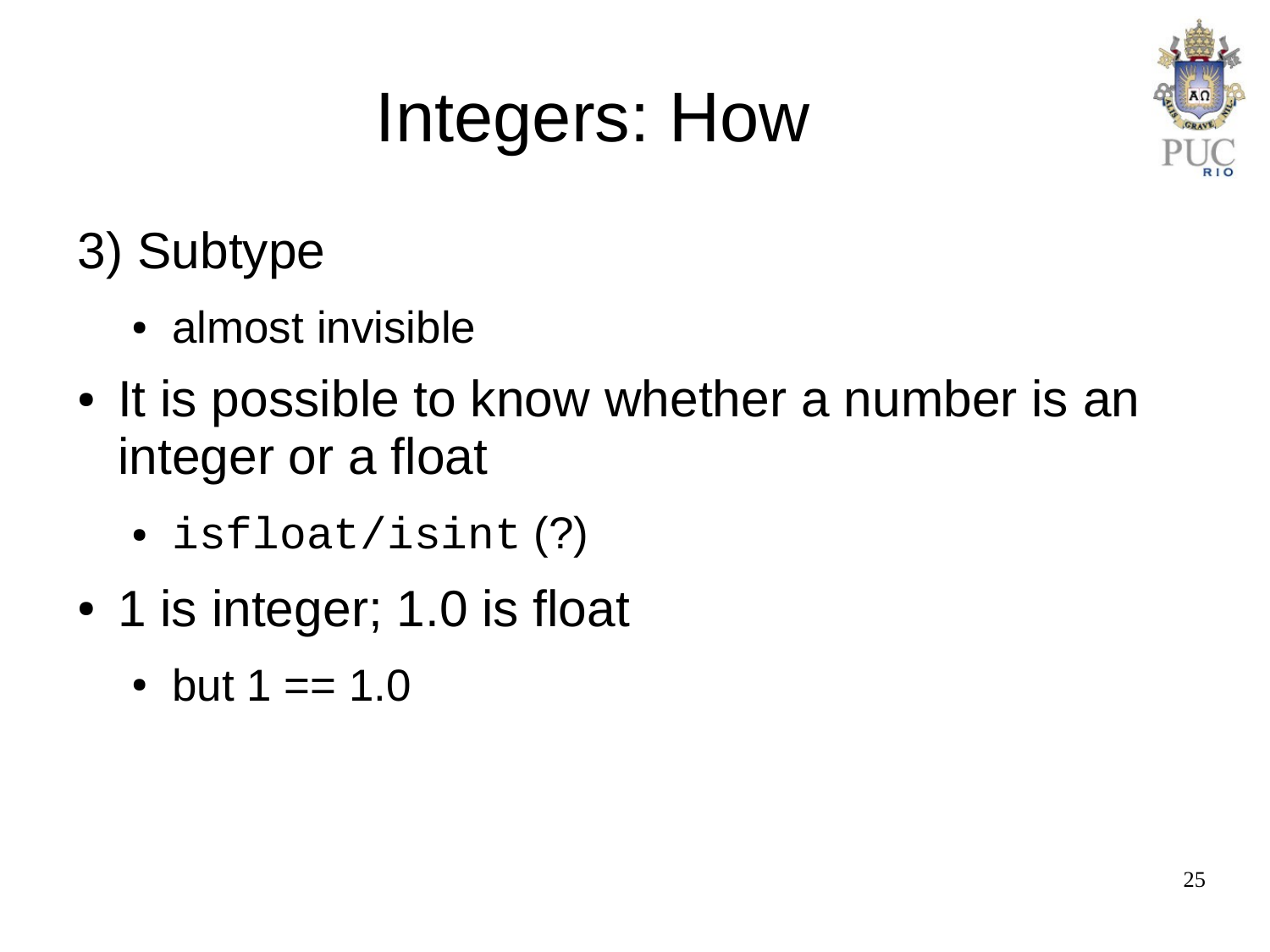

$$
\begin{array}{ll}\n\text{type}(1) == "number" \\
\text{type}(1.0) == "number"\n1 == 1.0\n\end{array}
$$

#### But:

| $1 + 2^{0}60 > 2^{0}60$          |                |       | -- assuming 64-bit integers |
|----------------------------------|----------------|-------|-----------------------------|
| $1.0 + 2^060 == 2^060 --$ double |                |       |                             |
| print(1)                         | $\sim$ - $>$ 1 |       |                             |
| print(1.0)                       | $-- > 1.0$     | ( ? ) |                             |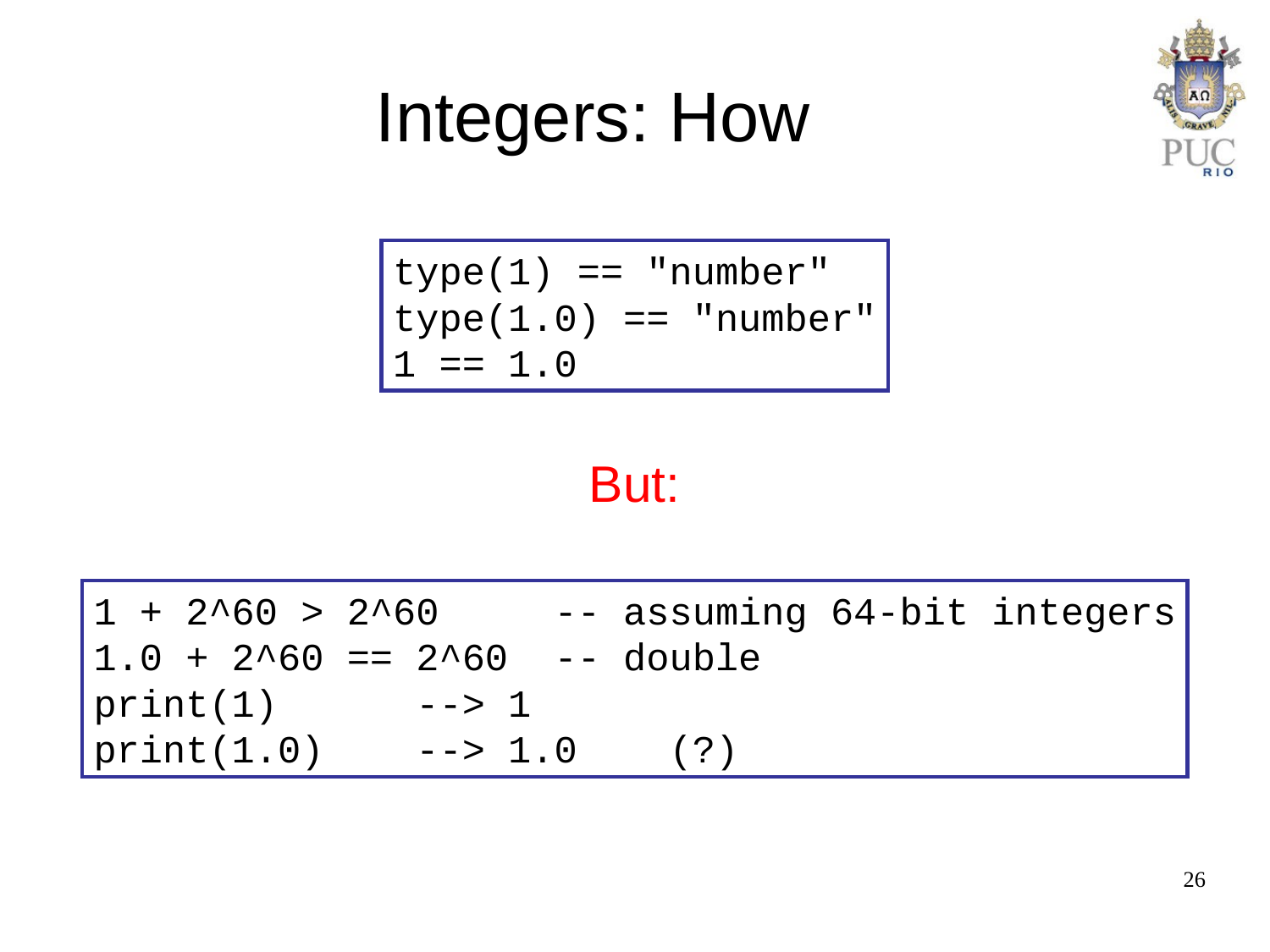

For all arithmetic operations except division and exponentiation:

• If both operands are integers, the operation is performed on integers and the result is an integer.

Otherwise, operands are converted to float, the operation is performed on floats, and the result is a float.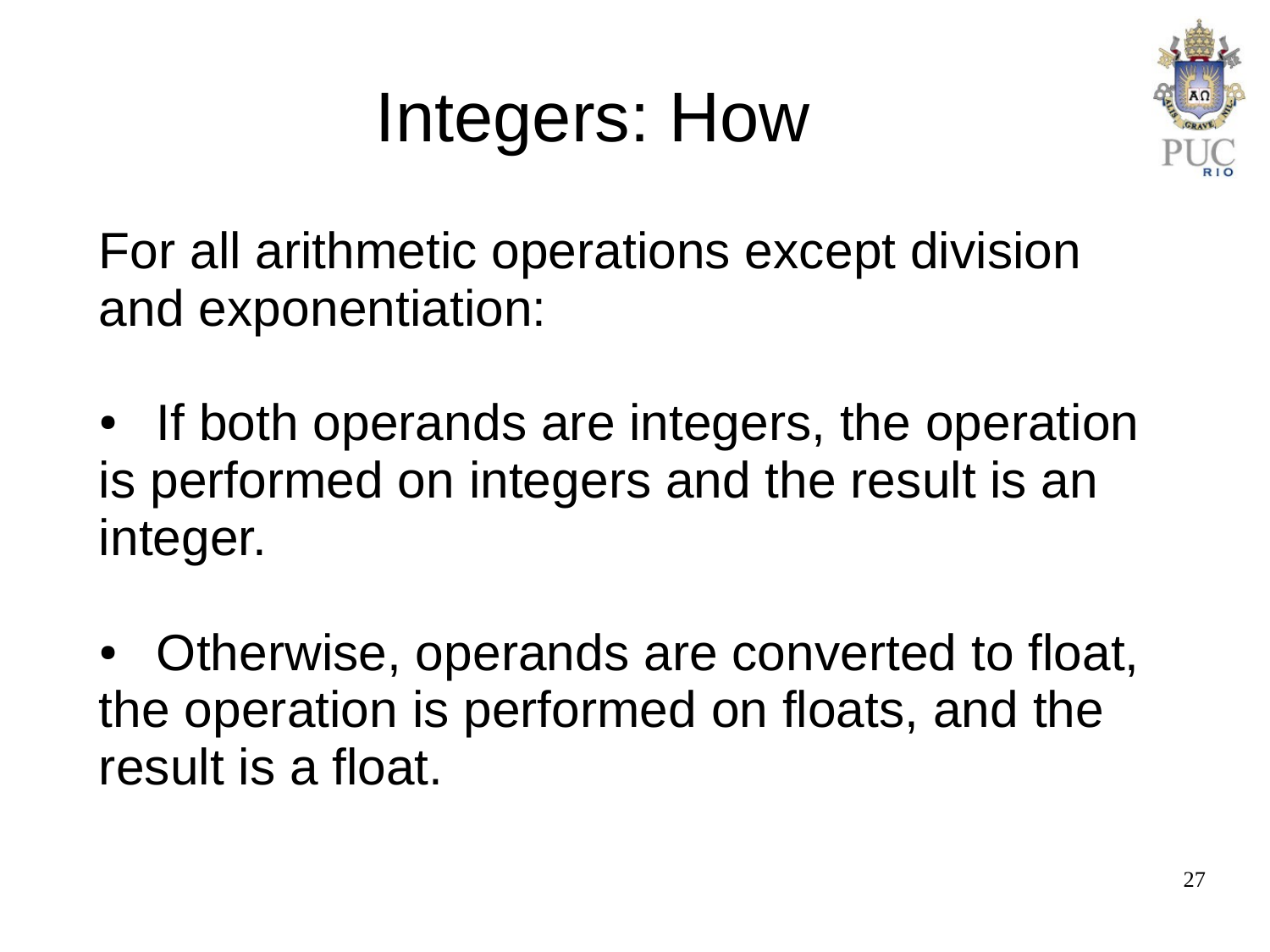

Exponentiation is almost like other operators, but performed on floats if exponent is negative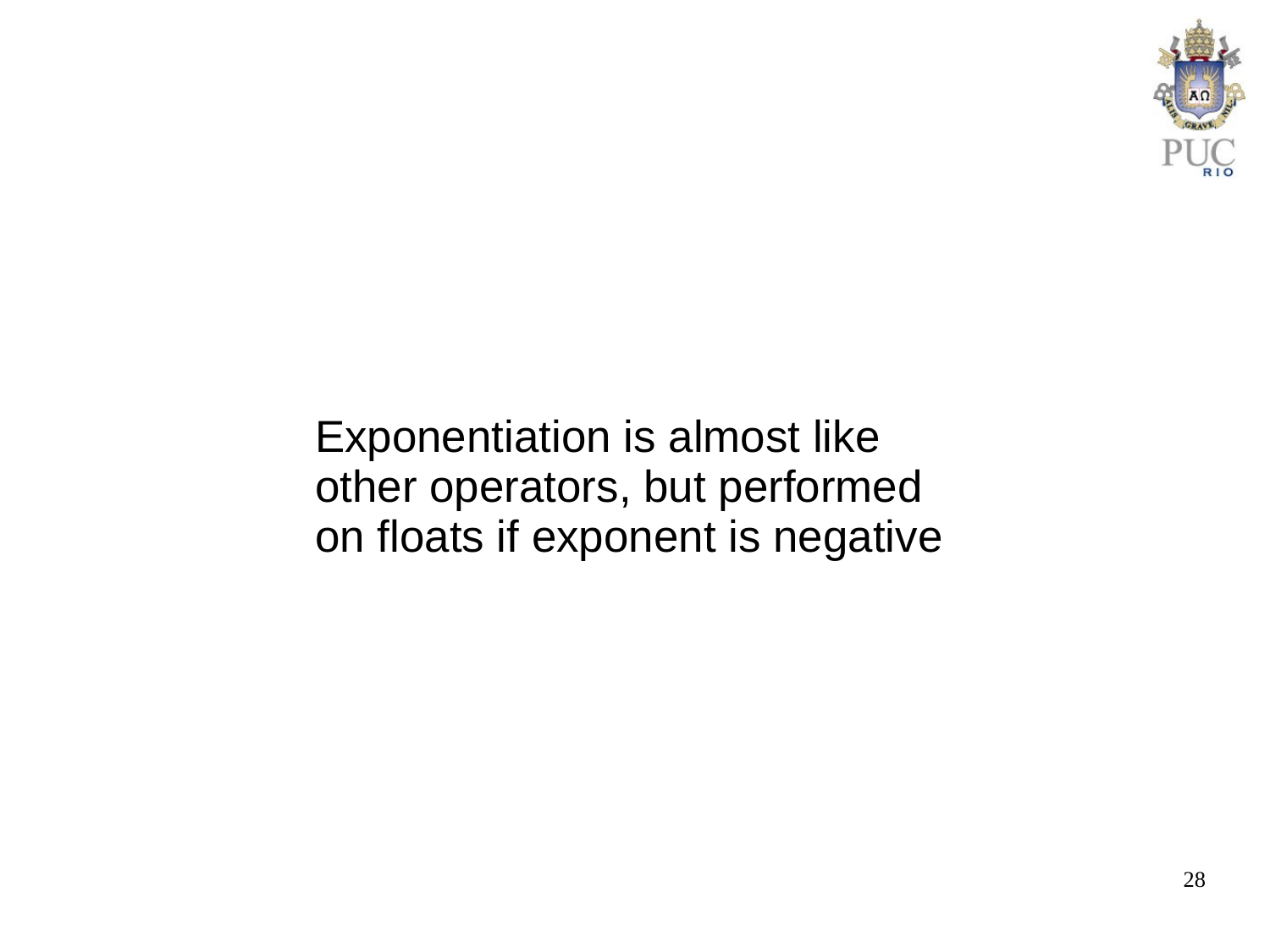

- All operations except division give integer results when operands are integer
	- (other exception is  $x^2-y$ )
- Therefore, they give the same results when performed either on integers or on floats, *except for overflows*
	- that includes comparisons
	- for overflows, floats lose precision
	- what should happen to integer overflow?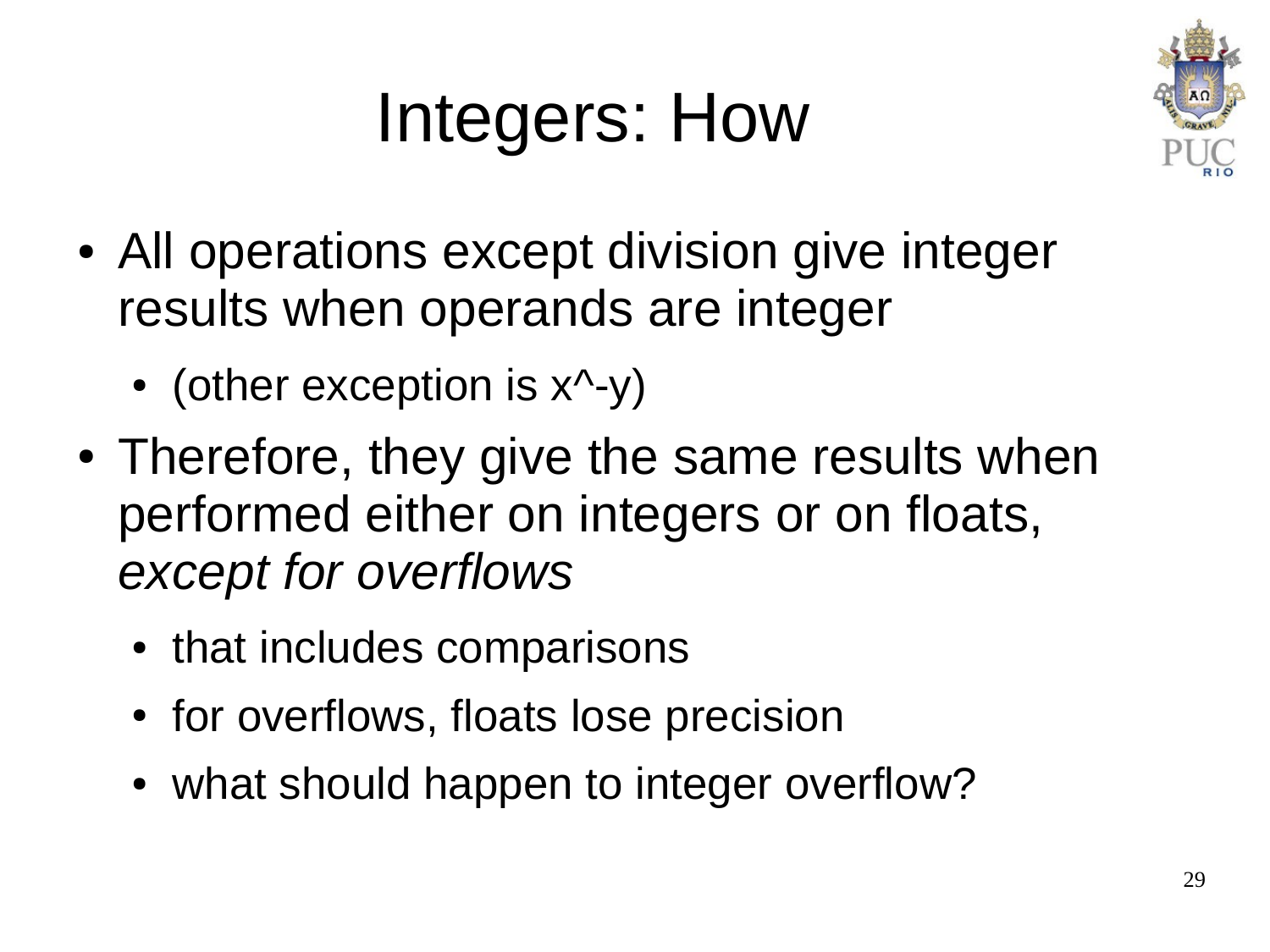

# Integer Overflow

- 1) Convert to double
	- best for compatibility
	- few other uses (except for 32 x double configurations)
- 2) Raise an error
	- more secure (there are no surprises)
	- check may be expensive
	- rule out some useful tricks
- 3) Wrap around
	- dangerous, but has its uses
	- cheap implementation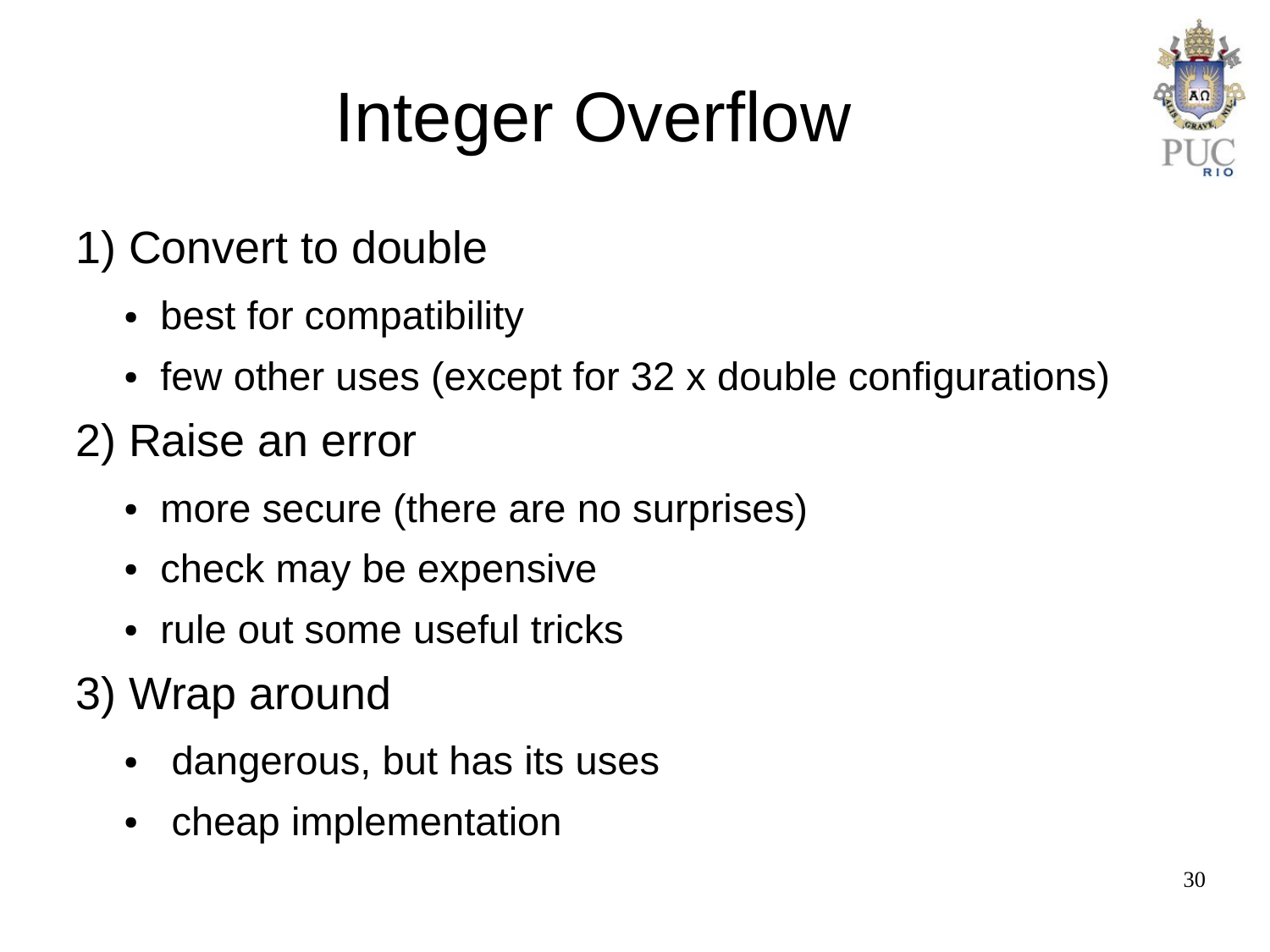# Integer Division



- Two different operations: float division and integer division
- Float divison: x/y, result is always float
- Integer division: x//y, result is always integer
	- notation borrowed from Python
	- floor of x/y
- x/1 converts to float, x//1 converts to integer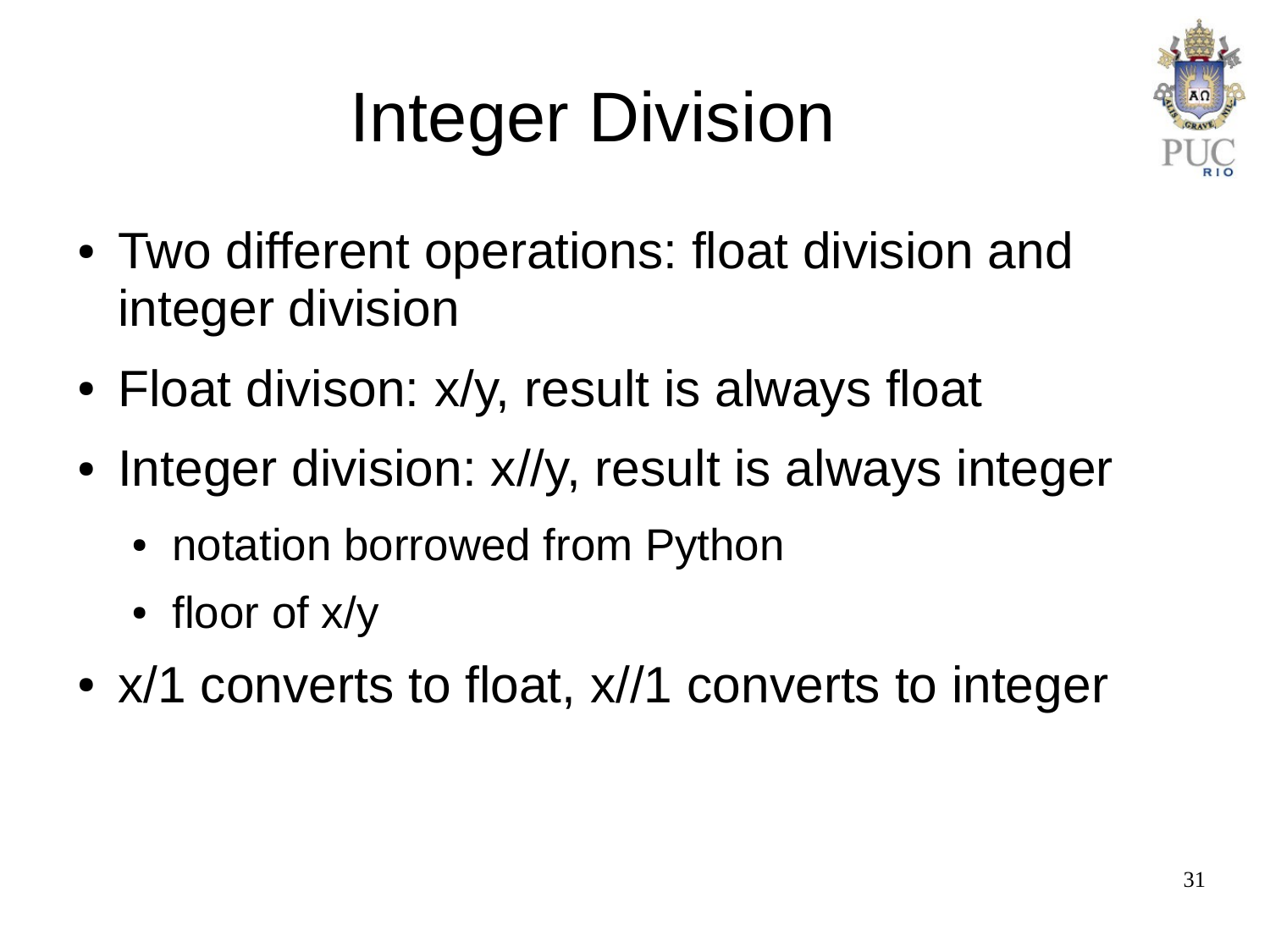

#### Integers and Tables

- When used as a key, a float with an "integer value" is always converted to an integer
	- "integer value" means that  $x = x/11$
	- if  $x == x//1$  then  $x = x//1$  end
- Test is already present in current implementation
	- but invisible to the programmer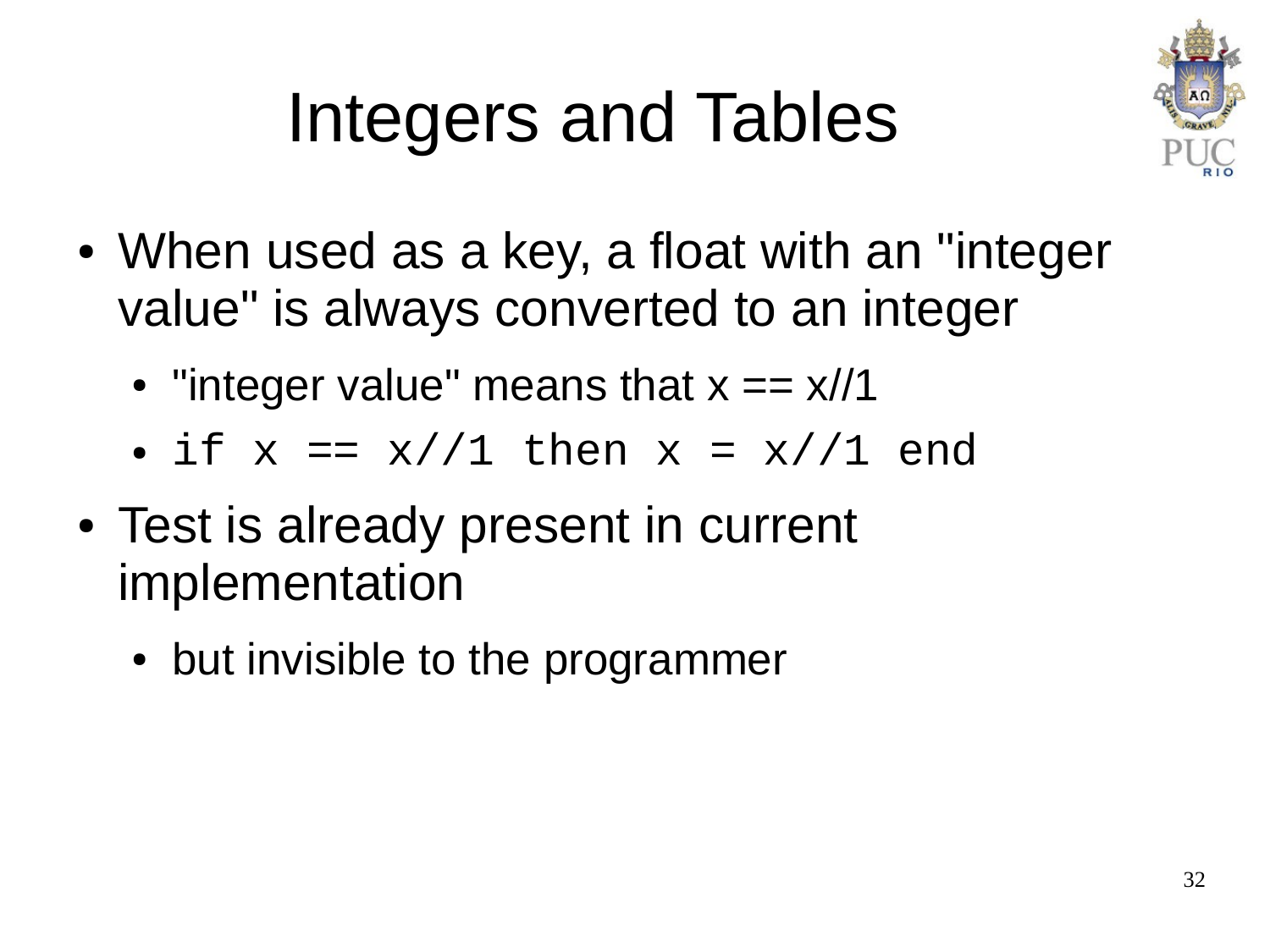

#### Integers: Equality

- For equality, adopting the same rules of arithmetic operations leads to some nasty properties
	- equality is not transitive:  $2^0$ 60 == 2.0 $^0$ 60 and  $(2^060 + 1) = 2.0^060$ , but  $2^060 \approx 2^060 + 1$
- Another definition:  $x == y$  iff  $(x/1 == y/1$  and  $x/1 == y/11$ 
	- 2^60 == 2.0^60 but  $(2^060 + 1)$  ~= 2.0^60
	- more expensive implementation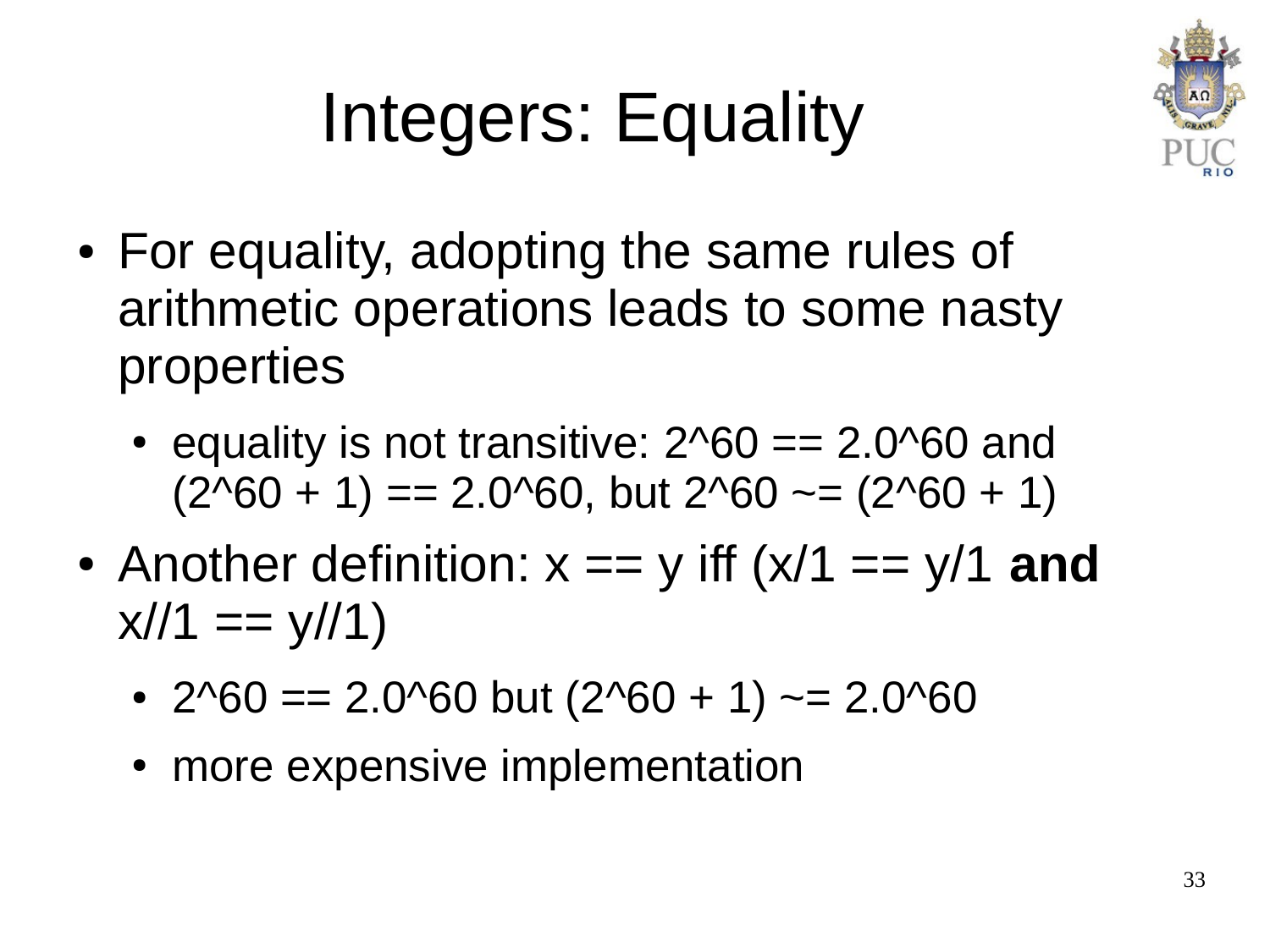#### Integers: Order



- Same rules as for arithmetic operations?
- Some nasty properties
	- order is not transitive:  $2^060 \le 2.0^060$  and  $(2^060$  $+ 1$ ) <= 2.0^60, but not 2^60 <= (2^60 + 1)
	- order is not strict:  $2^060 \le 2.0^060$  and  $2.0^060 \le$ 2^60, but  $2^0$ 60  $\sim$  = 2.0^60
- Equality rules have nasty properties, too
	- order is not total
	- more expensive implementation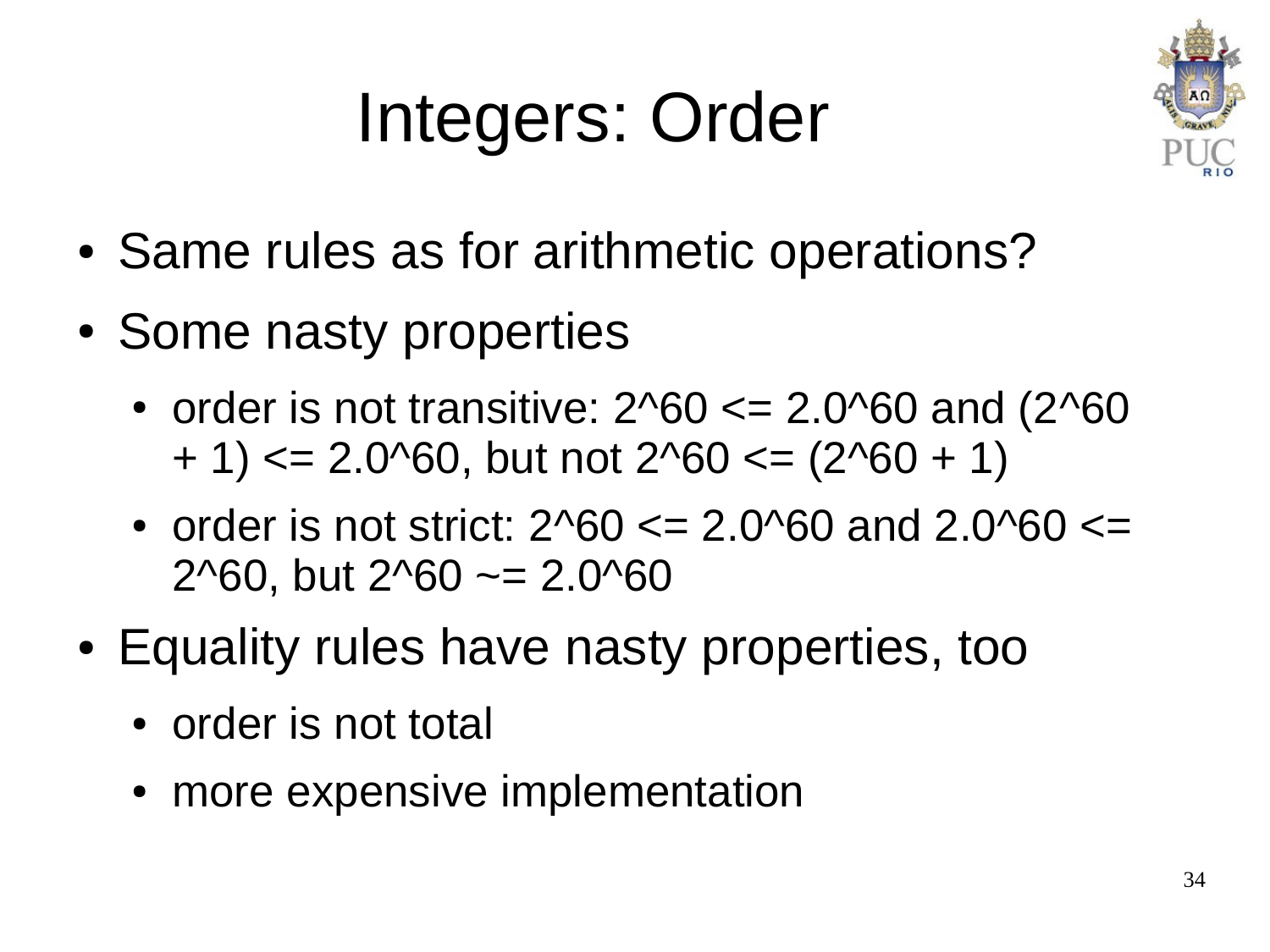#### Integers: C API



- lua\_pushinteger creates an integer, lua\_pushnumber creates a float
- lua\_tointeger converts to integer, lua\_tonumber converts to float
	- following the same conversion rules of  $x/1$  and  $x/1$
- lua\_Unsigned probably will be the unsigned version of lua\_Integer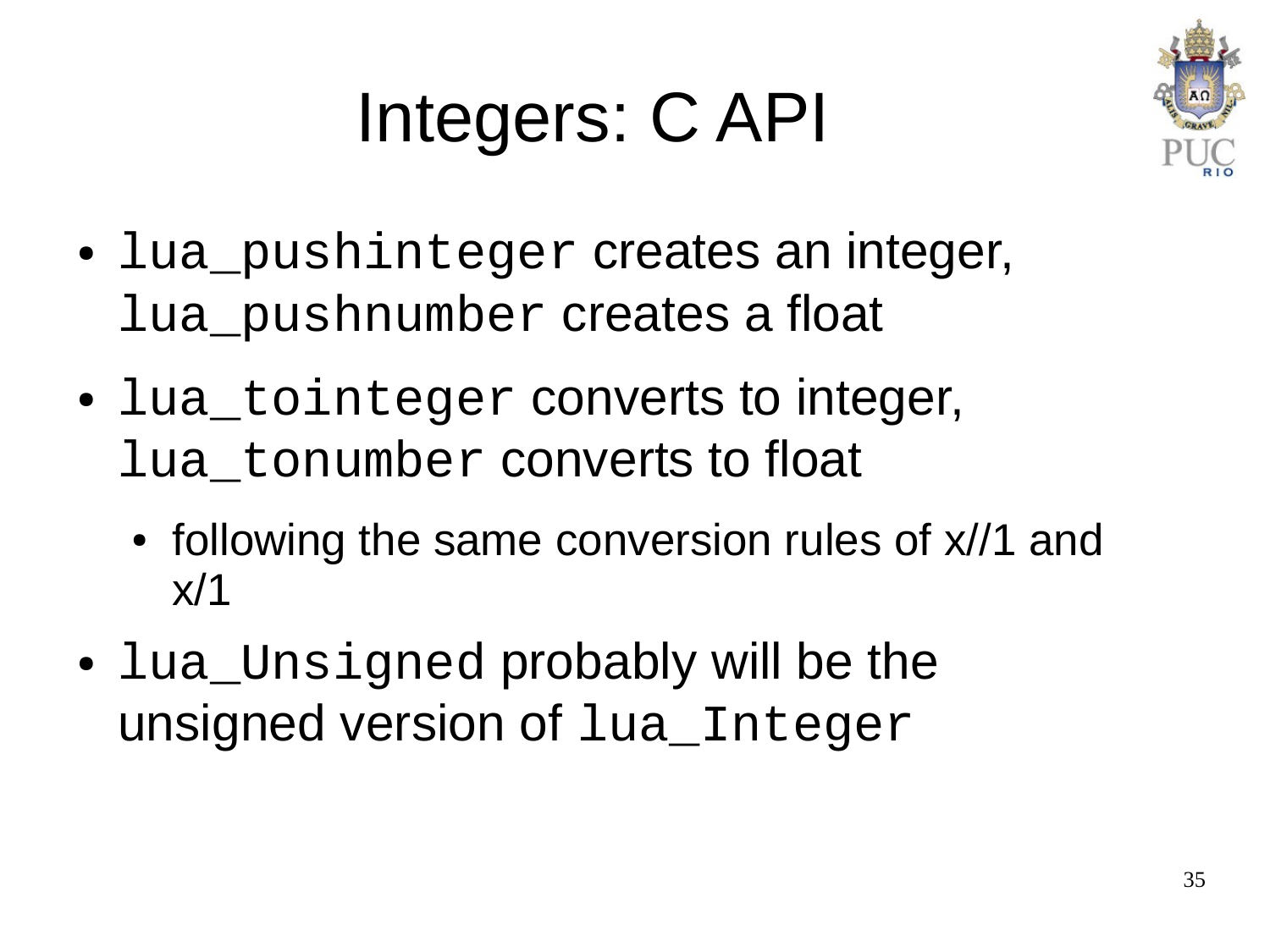

### Integers: Other Issues

- tonumber: result can be integer or float, following the same rules of the scanner
- io.  $read("*n")$ : result is float; new format  $('''*i'')$  for reading integers
- Coercion from string to number: always results in float
	- simpler implementation, compatible, and leading to extinction
- tostring (and print): floats always have a decimal mark?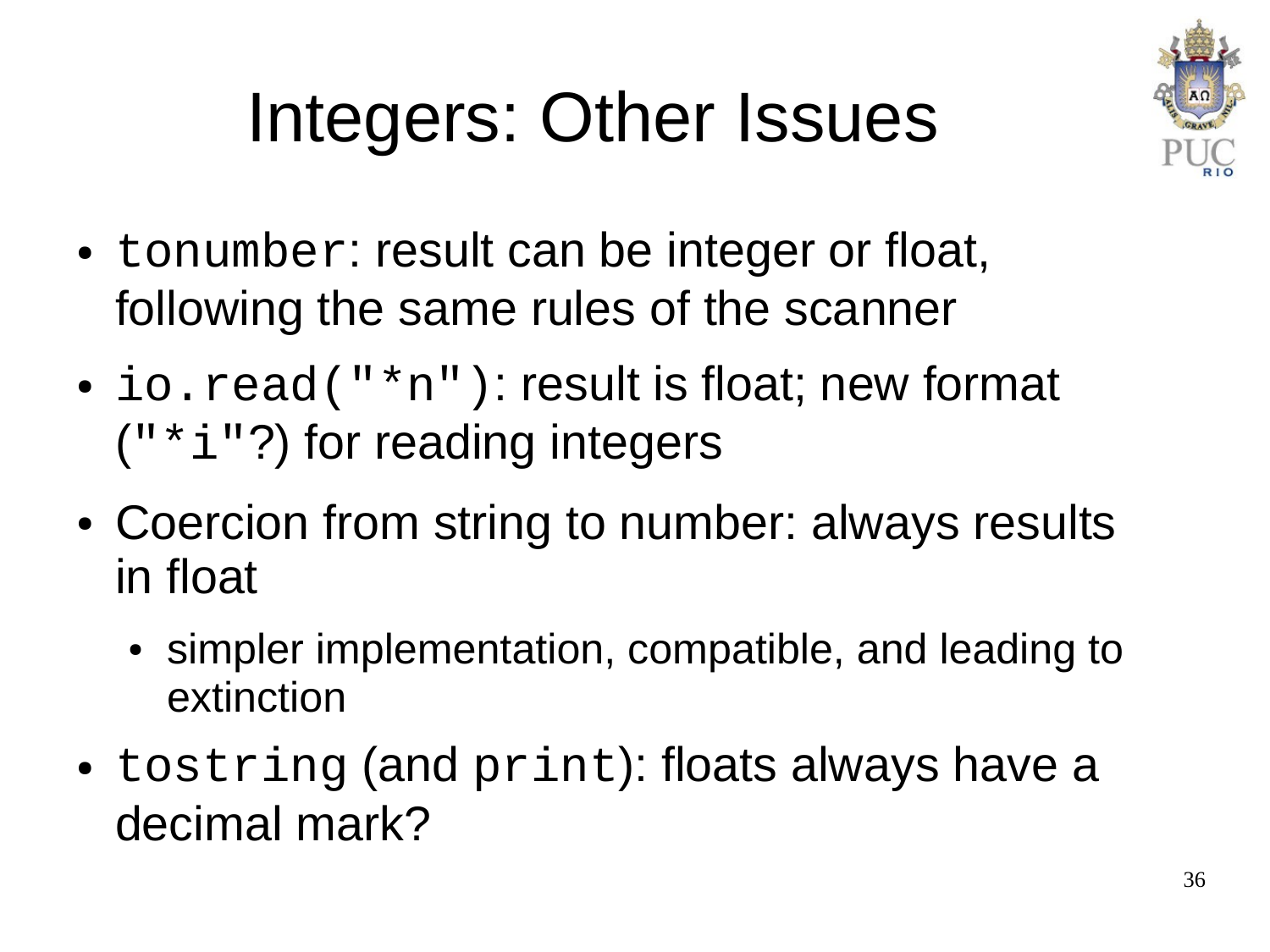

#### That is it. (for now...)